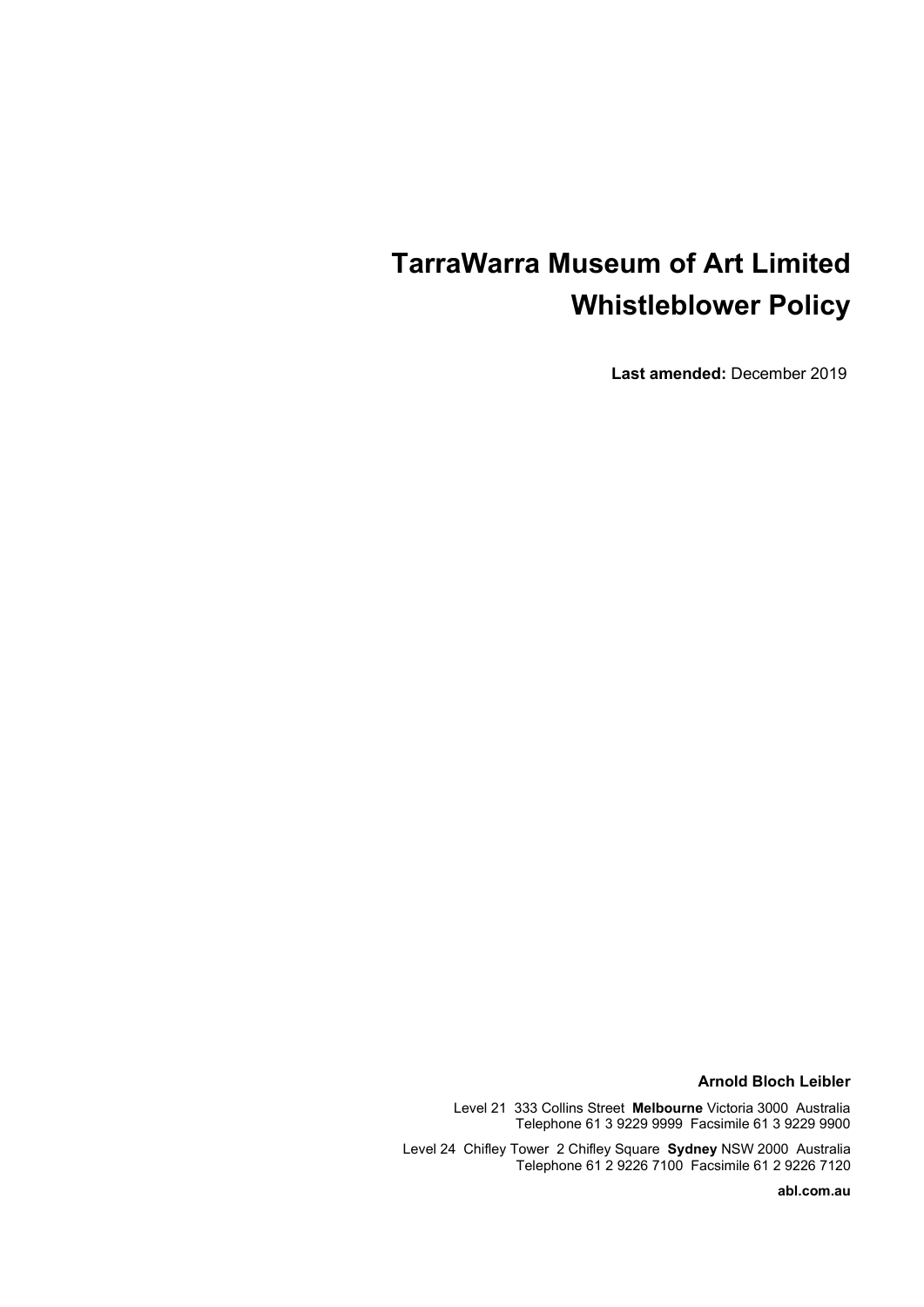# **Purpose of this policy**

## **What is the purpose of this policy?**

TarraWarra Museum of Art Limited (ACN 093 516 495) (**TWMA**) recognises the importance of transparency and accountability in its operations to promote best practice in corporate governance. TWMA is committed to the highest standards of conduct and ethical behaviour in all of its business activities.

The purpose of this policy is to:

- ensure individuals who disclose wrongdoing can do so safely, securely and with confidence that they will be protected and supported;
- ensure disclosures are dealt with appropriately and on a timely basis;
- support TWMA's values and policies;
- support TWMA's long-term sustainability and reputation;
- meet TWMA's legal and regulatory obligations;
- provide transparency around TWMA's framework for receiving, handling and investigating disclosures;
- encourage more disclosures of wrongdoing; and
- help deter wrongdoing.

## **What information does this policy contain?**

This policy provides information regarding:

- to whom and how a matter may be disclosed;
- the protections available to those who make a disclosure under the *Corporations Act 2001* (Cth) (**Corporations Act**) and the *Tax Administration Act 1953* (Cth) (**Tax Act**);
- how TWMA will support those who make disclosures and protect them from detriment;
- how TWMA will investigate disclosures;
- how TWMA will ensure fair treatment of officers and employees who are mentioned in disclosures; and
- how this policy is to be made available to officers and employees of TWMA.

This policy does not apply in respect of any disclosures which do not qualify for protection under the Corporations Act (however these disclosures may be protected under other legislation, for example the *Fair Work Act 2009* (Cth)).

This policy also does not apply to customer complaints or concerns regarding products for sale at the TWMA shop, including memberships.

## **Importance of whistleblowing regime**

TWMA is committed to complying with all applicable laws and regulations and acting in a manner that is consistent with the principles of honesty, integrity, fairness and respect. This policy forms part of, and is of integral importance to, TWMA's risk management strategy and corporate governance framework. This policy is a practical tool for helping TWMA identify wrongdoing that may not be uncovered unless there is a safe and secure means for disclosing such conduct.

The Board will be responsible for the oversight and monitoring of this policy. The Board has authority to delegate its functions to committees including, but not limited to, the Finance and Government Committee as it deems appropriate.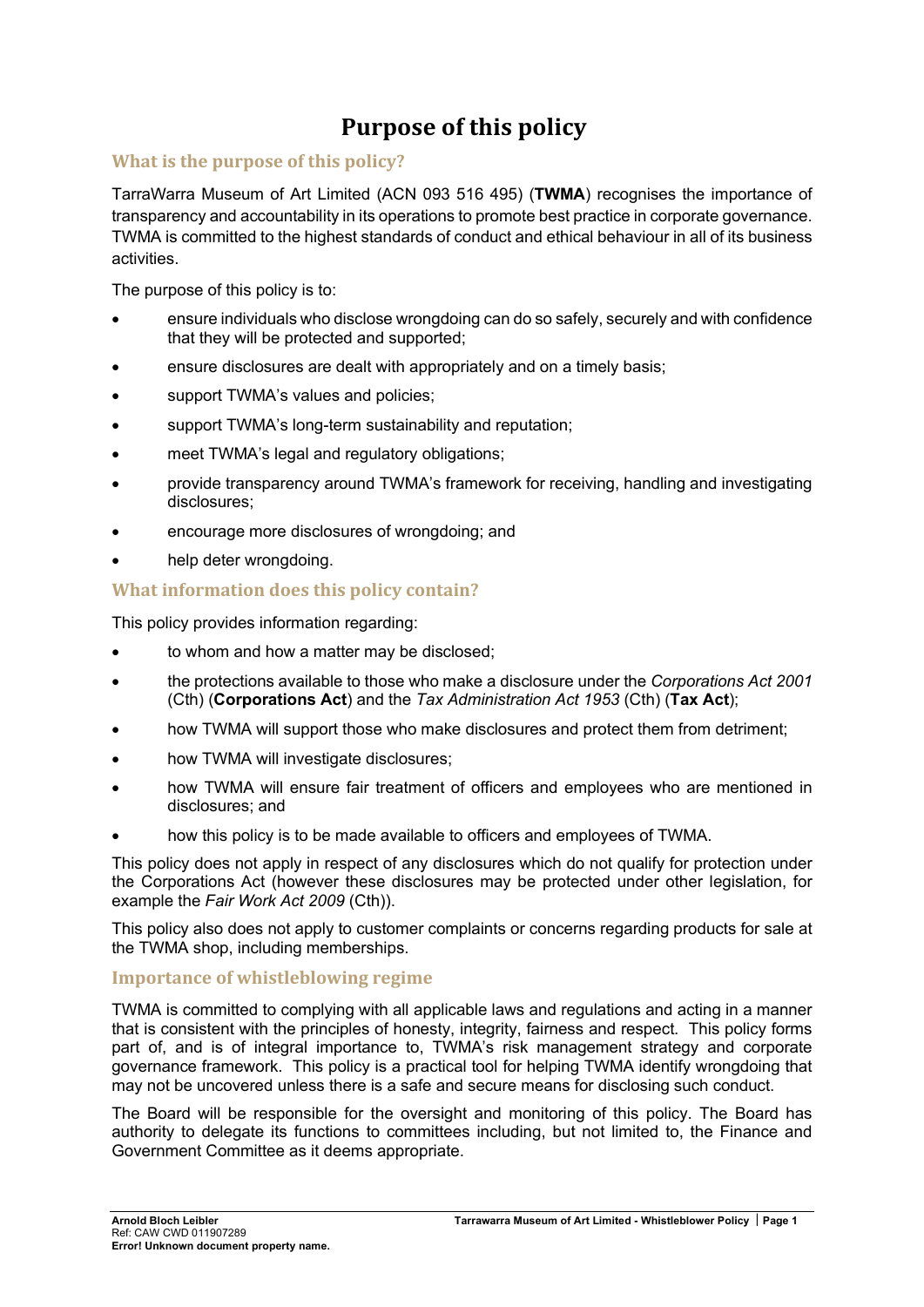Any persons who are aware of possible wrongdoing with respect to TWMA to are encouraged to have the confidence to speak up.

## **Availability of this policy**

A copy of this policy is available externally on https://www.twma.com.au and internally via the intranet. A copy of the policy will additionally be included in all new starter handbooks.

In addition, TWMA will conduct training for employees and officers regarding this policy and the Company's whistleblowing processes and procedures. Additional targeted training will be conducted as and when there are any major changes to the procedures and processes underlying this policy.

### **Amendments to this policy**

This policy and the procedures and processes underlying the policy will be reviewed periodically to ensure that they remain effective and meet both best practice standards and the needs of TWMA, however TWMA cannot guarantee it is up to date.

Any updates to this policy will be made available externally on https://www.twma.com.au and internally via the intranet. You will be automatically bound by these changes upon them being posted online, so you should review this policy at regular intervals and in any event prior to making a disclosure. For any major changes to procedures and processes underlying the policy, a TWMA-wide email will be circulated notifying employees of the change.

### **Contact us**

For employees seeking accurate and confidential advice or information about how this policy works, what this policy cover and how a disclosure might be handled, please contact Victoria Lynn, Museum Director at Victoria@twma.com.au or Tony Dutton, General Manager at Tdutton@twma.com.au.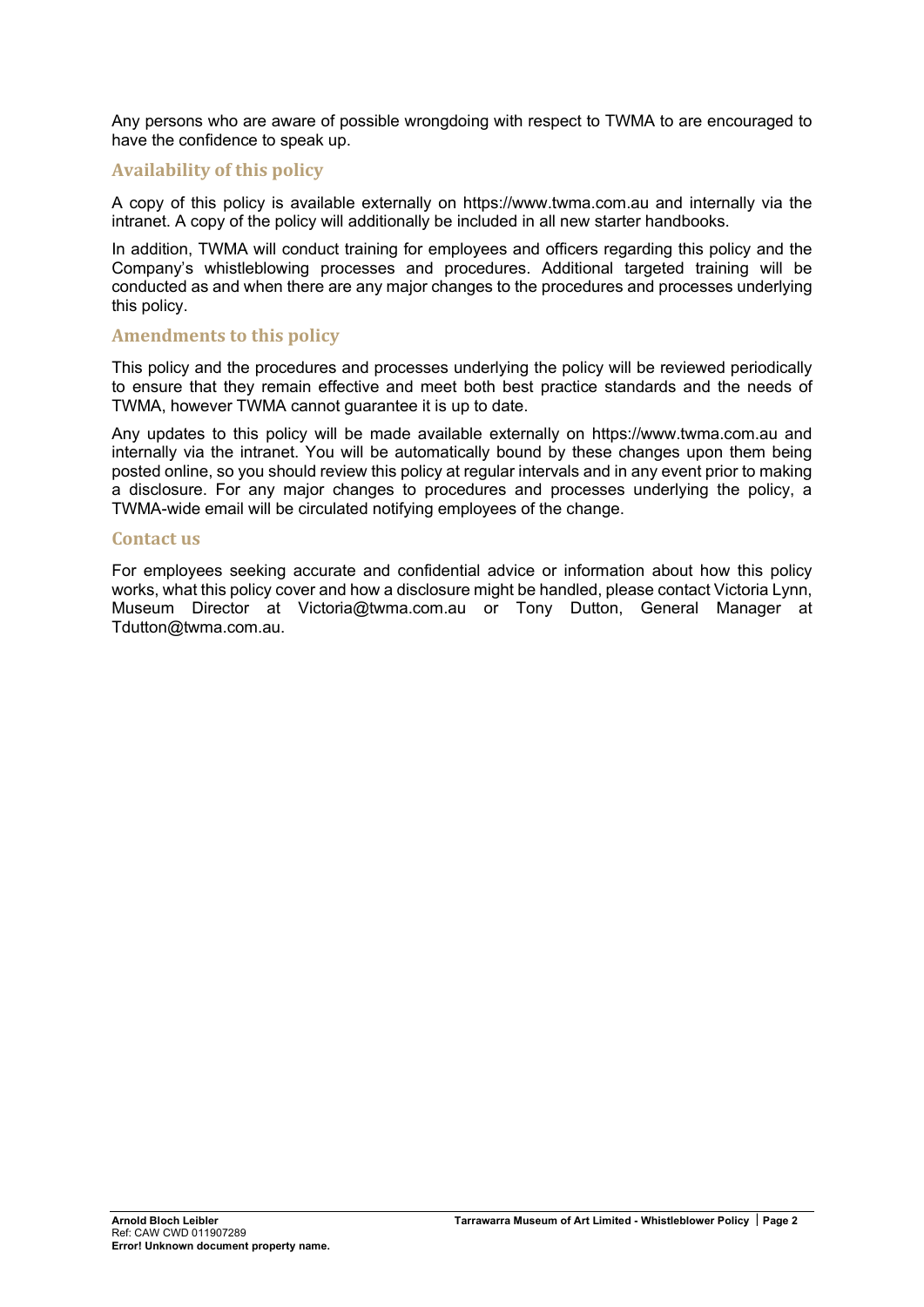# **QUICK GUIDE TO USING THIS POLICY**

| PURPOSE OF THIS POLICY                     |                                                                                                                                                                                                                                                                                                                                                                                                                                                                                                                                                      |                         |  |  |
|--------------------------------------------|------------------------------------------------------------------------------------------------------------------------------------------------------------------------------------------------------------------------------------------------------------------------------------------------------------------------------------------------------------------------------------------------------------------------------------------------------------------------------------------------------------------------------------------------------|-------------------------|--|--|
| PART A - DOES THIS POLICY APPLY TO YOU?    |                                                                                                                                                                                                                                                                                                                                                                                                                                                                                                                                                      |                         |  |  |
| <b>Topic</b>                               | <b>Summary</b>                                                                                                                                                                                                                                                                                                                                                                                                                                                                                                                                       | <b>Further guidance</b> |  |  |
| Who does this policy apply to?             | This policy applies to all current and former officers, employees, suppliers and<br>associates of TWMA (as well as relatives, spouses or dependents of those<br>persons).                                                                                                                                                                                                                                                                                                                                                                            | <b>Section 3</b>        |  |  |
| What matters does this policy apply<br>to? | For a matter to be disclosable under this policy, you must have reasonable<br>grounds to believe that the information concerns Reportable Conduct (as defined<br>in Section 4.3). In general, the following types of disclosure qualify for<br>whistleblower protection:                                                                                                                                                                                                                                                                             | <b>Section 4</b>        |  |  |
|                                            | <b>Misconduct:</b> Where you have reasonable grounds to suspect the<br>$\bullet$<br>information to be disclosed concerns misconduct, or an improper state of<br>affairs or circumstances, in relation to TWMA.<br>Contravention of laws: Where you have reasonable grounds to suspect<br>$\bullet$<br>the information to be disclosed indicates TWMA (or its employees or<br>officers) has engaged in conduct that constitutes a contravention of certain<br>laws of the Commonwealth or represents a danger to the public or a<br>financial system. |                         |  |  |
| How can you report an issue?               | There are a number of ways that you can report Reportable Conduct. A report<br>may be submitted anonymously if you do not wish to disclose your identity.<br><b>Report to a Disclosure Officer or officer of TWMA</b><br>To ensure appropriate escalation and timely investigation, reports should be made<br>to any one of the TWMA Disclosure Officers listed below:                                                                                                                                                                               | <b>Section 5</b>        |  |  |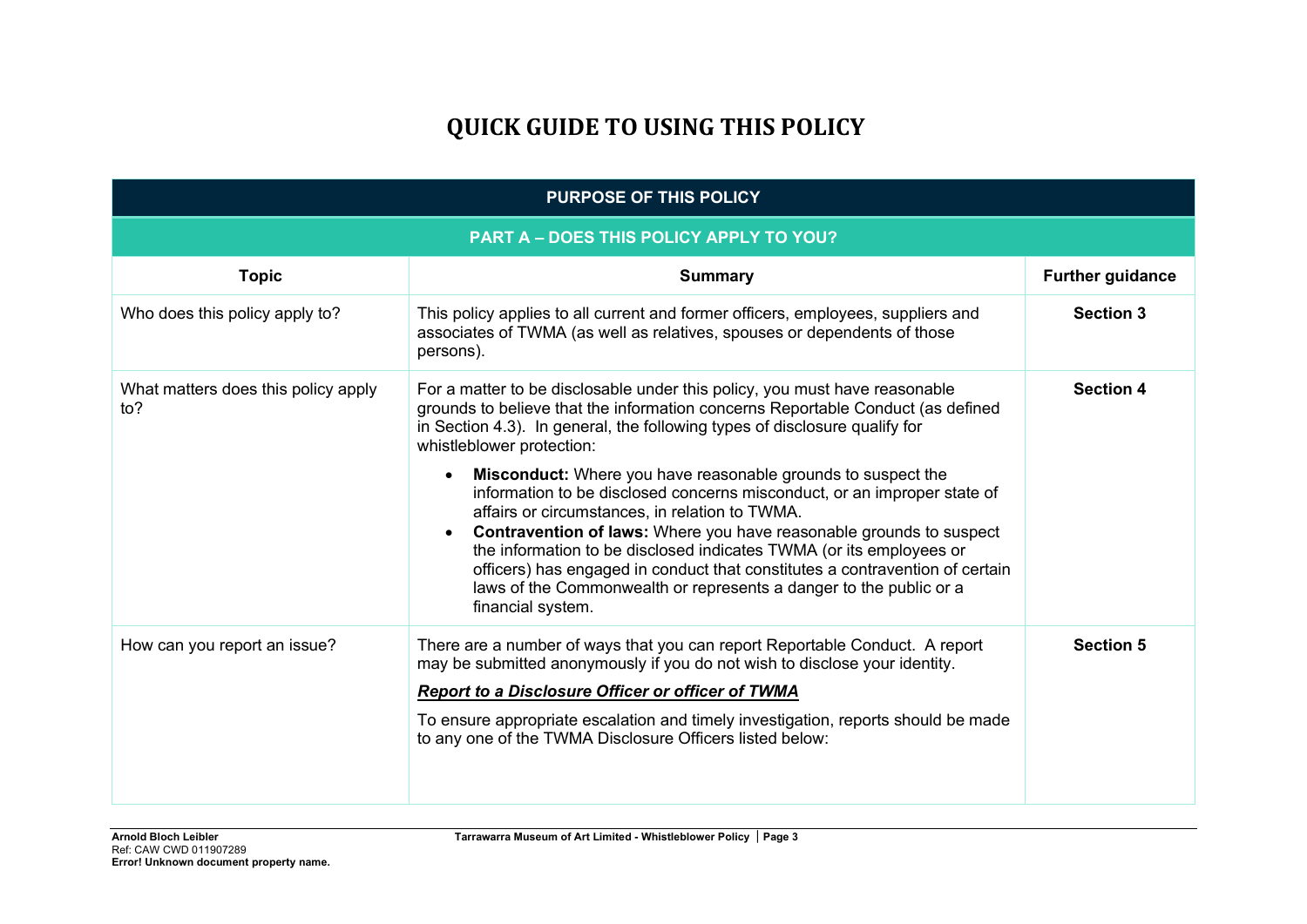|                                   | <b>Disclosure</b><br><b>Officer</b>                                                                                                                                                                                                   | <b>Email</b>         |                                                     | <b>Phone</b>                | <b>Address</b>                                   |  |
|-----------------------------------|---------------------------------------------------------------------------------------------------------------------------------------------------------------------------------------------------------------------------------------|----------------------|-----------------------------------------------------|-----------------------------|--------------------------------------------------|--|
|                                   | Victoria Lynn,<br>Museum<br><b>Director</b>                                                                                                                                                                                           | Victoria@twma.com.au |                                                     | +61 (03) 5957<br>3100       | PO Box 310,<br>Healesville VIC<br>3777 Australia |  |
|                                   | Tony Dutton.<br>General<br>Manager                                                                                                                                                                                                    |                      | Tdutton@twma.com.au                                 | +61 (03) 5957<br>3100       | PO Box 310,<br>Healesville VIC<br>3777 Australia |  |
|                                   | You may also make a report to any officer of TWMA.<br><b>Report to auditor</b><br>You may also make a report to the TWMA's auditor, ShineWing Australia Pty Ltd,<br>as follows. The partner in charge is Hayley Underwood.            |                      |                                                     |                             |                                                  |  |
|                                   | Method                                                                                                                                                                                                                                |                      | <b>Auditor Contact Details</b>                      |                             |                                                  |  |
|                                   | Telephone                                                                                                                                                                                                                             |                      | $(03)$ 8635 1800                                    |                             |                                                  |  |
|                                   | Mail                                                                                                                                                                                                                                  |                      | Level 10, 530 Collins Street,<br>Melbourne VIC 3000 |                             |                                                  |  |
|                                   | Email / Online                                                                                                                                                                                                                        |                      |                                                     | hunderwood@shinewing.com.au |                                                  |  |
|                                   | <b>Report to other external recipients</b><br>In certain circumstances, you may also be able to make a report to other third party<br>recipients, for example a legal practitioner, ASIC or APRA, journalists or<br>parliamentarians. |                      |                                                     |                             |                                                  |  |
| How should you make a disclosure? | You may make a disclosure using any of the methods identified above and in<br>Section 5                                                                                                                                               |                      |                                                     | <b>Section 6</b>            |                                                  |  |
|                                   | Disclosures can be made verbally or in writing and can be made anonymously.                                                                                                                                                           |                      |                                                     |                             |                                                  |  |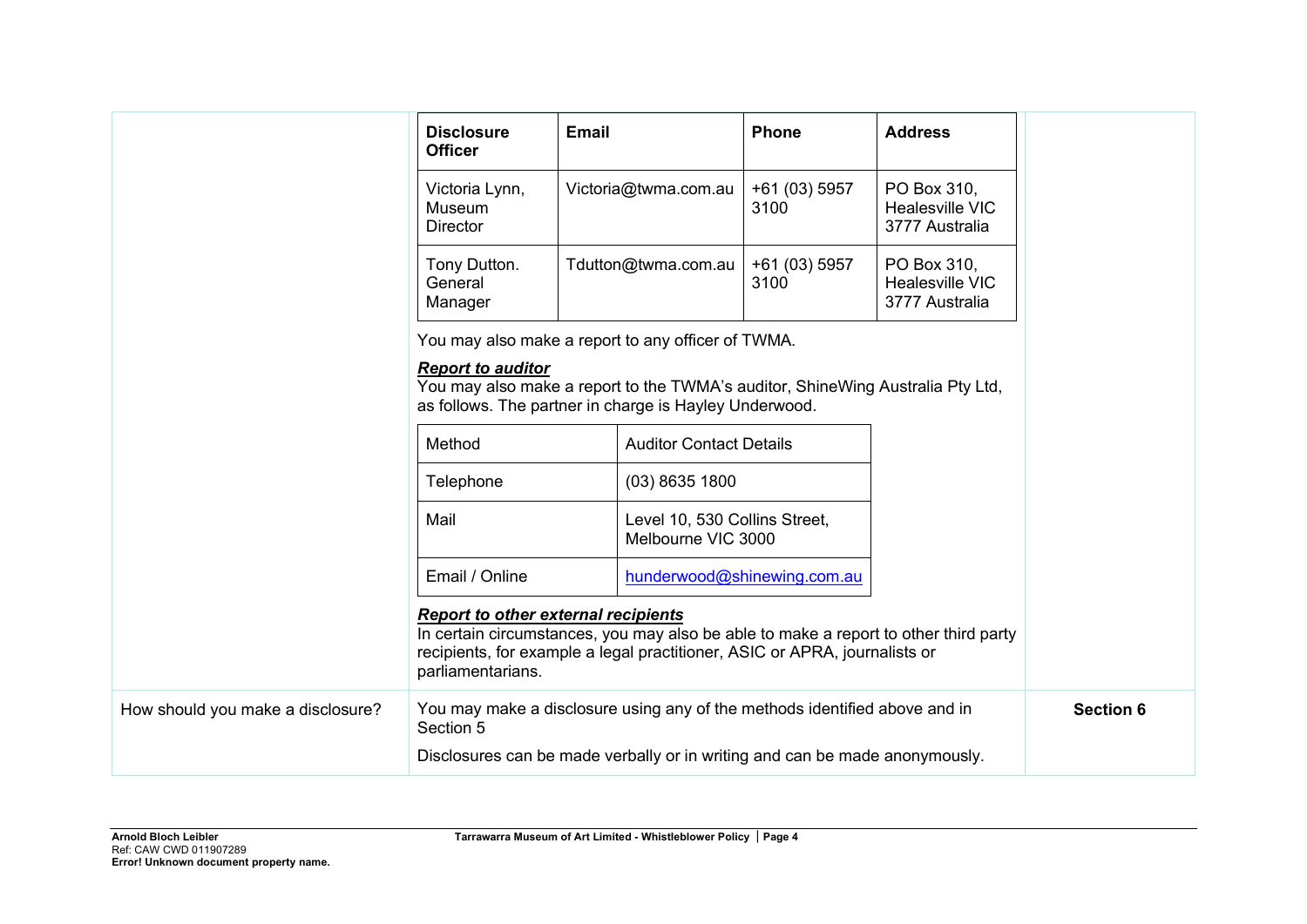| <b>PART B - PROTECTION AND PROCESSES UNDER THE POLICY</b>       |                                                                                                                                                                                                                                                                                                                                                                                                                                                                                                                                                                                                                                                                                          |                         |  |  |
|-----------------------------------------------------------------|------------------------------------------------------------------------------------------------------------------------------------------------------------------------------------------------------------------------------------------------------------------------------------------------------------------------------------------------------------------------------------------------------------------------------------------------------------------------------------------------------------------------------------------------------------------------------------------------------------------------------------------------------------------------------------------|-------------------------|--|--|
| <b>Topic</b>                                                    | <b>Summary</b>                                                                                                                                                                                                                                                                                                                                                                                                                                                                                                                                                                                                                                                                           | <b>Further guidance</b> |  |  |
| What protections will apply to you if<br>you make a disclosure? | If you make a disclosure that is eligible for protection, you will be protected in the<br>following ways:<br>identity protection (confidentiality);<br>protection from detrimental acts or omissions;<br>compensation and remedies; and<br>$\bullet$<br>civil, criminal and administrative liability protection.                                                                                                                                                                                                                                                                                                                                                                         | <b>Section 1</b>        |  |  |
| How will TWMA protect you if you<br>make a disclosure?          | TWMA has processes in place to protect your identity and maintain confidentiality,<br>including secure filing and electronic systems, distinct reporting lines and ongoing<br>internal training regarding TWMA's obligations under this policy.<br>TWMA additionally has processes in place to protect you from detriment arising as<br>a result of your disclosure (and to support you in the event that you do suffer such<br>detriment), including designating specific protection officers to safeguard your<br>wellbeing, making available counselling and support services and having<br>processes in place via which you can request adjustments to your working<br>arrangements. | <b>Section 2</b>        |  |  |
| How will TWMA handle and<br>investigate disclosures?            | TWMA will assess and investigate disclosures, either internally or with assistance<br>from external advisers, and will provide progress updates to you along the way.                                                                                                                                                                                                                                                                                                                                                                                                                                                                                                                    | <b>Section 3</b>        |  |  |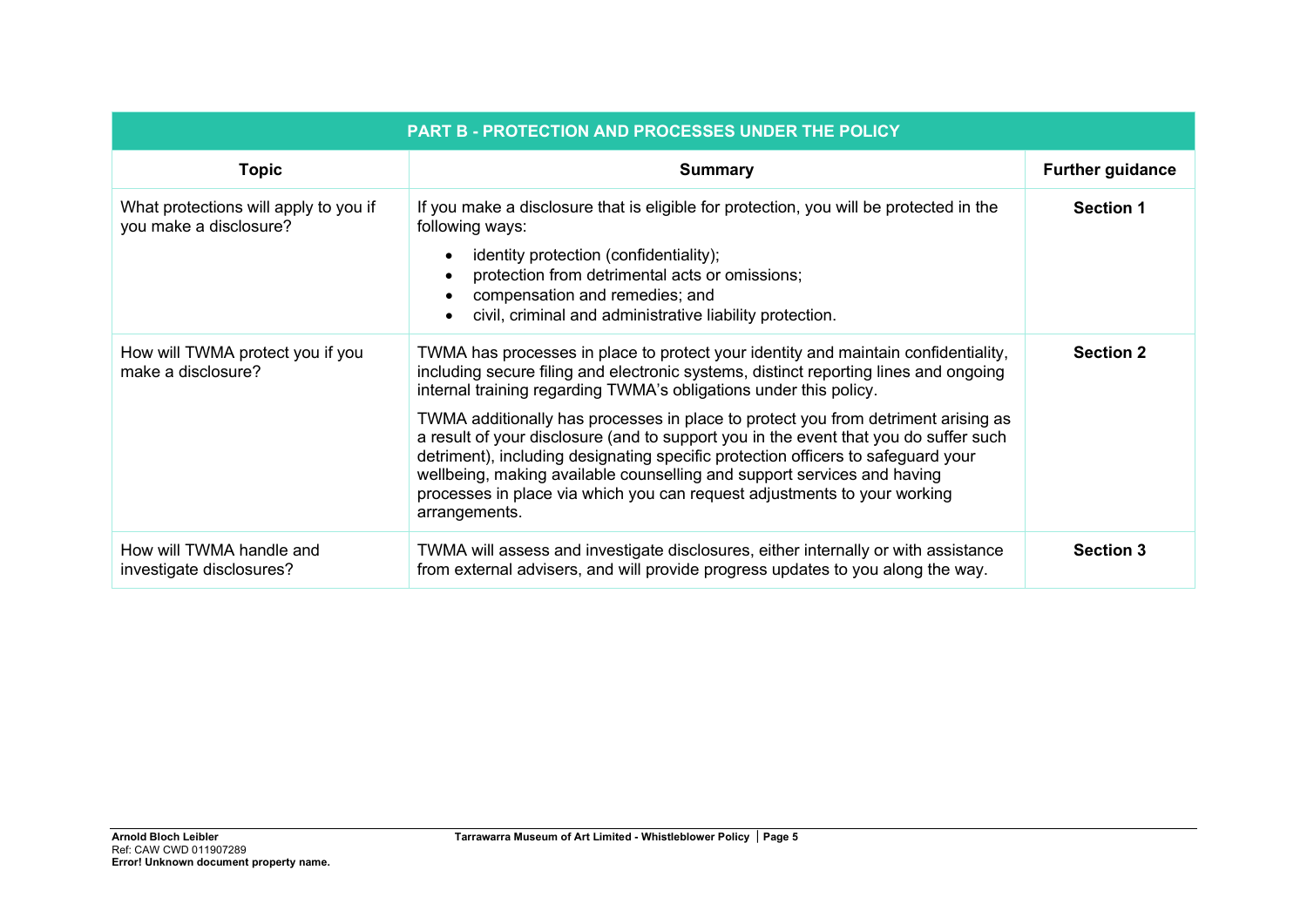# **PART A – DOES THIS POLICY APPLY TO YOU?**

## **1 Definitions**

**"APRA"** means the Australian Prudential Regulatory Authority.

**"ASIC"** means the Australian Securities and Investments Commission.

**"Board"** means the Board of TWMA.

**"Corporations Regulations"** means that *Corporations Regulations 2001 (Cth).*

**"Detrimental conduct"** has the meaning given to this term in in Part B Section 1.2.

**"Director"** or **"Directors"** means any person or persons who are directors of TWMA.

**"Disclosure Officer"** has the meaning given to this term in Part A Section 5.1.

**"Employee"** has the meaning given to this term in the section titled "Who does this policy apply to".

"**Executive Officer**" means the Museum Director and General Manager, and any other executive officers of TWMA from time to time.

**"Investigation officer"** has the meaning given to this term in Part B Section 3.1.

**"Purpose"** has the meaning given to this term in the section titled "Purpose of this Part".

**"Reportable Conduct"** has the meaning given to this term in Part A Section 4.3.

<span id="page-6-0"></span>**"Secretary"** has the meaning given to that term in the Constitution.

**"TWMA"** means TarraWarra Museum of Art Limited.

**"TWMA Recipients"** has the meaning given to this term in Annexure A Section 1.

## **2 Purpose of this Part**

This Part A aims to assist you in determining whether or not you qualify for protection under this policy.

To be protected under this policy, you must:

- (a) Be a person this policy applies to (see Section [3\)](#page-6-1);
- (b) Report a matter this policy applies to (see Section [4\)](#page-7-1); and
- (c) Report the matter to the correct person or organisation (see Section [5\)](#page-10-1).

If you fail to satisfy any one of the above requirements, you will not be eligible for the protections and support offered under this policy.

## <span id="page-6-1"></span>**3 Who does this policy apply to?**

This policy will apply to you if you are, or have previously been, any one of the following:

- <span id="page-6-2"></span>(a) an **officer** of TWMA;
- (b) an **employee** of TWMA (which includes permanent, part time, fixed term or temporary employees, interns, volunteers, secondees and managers);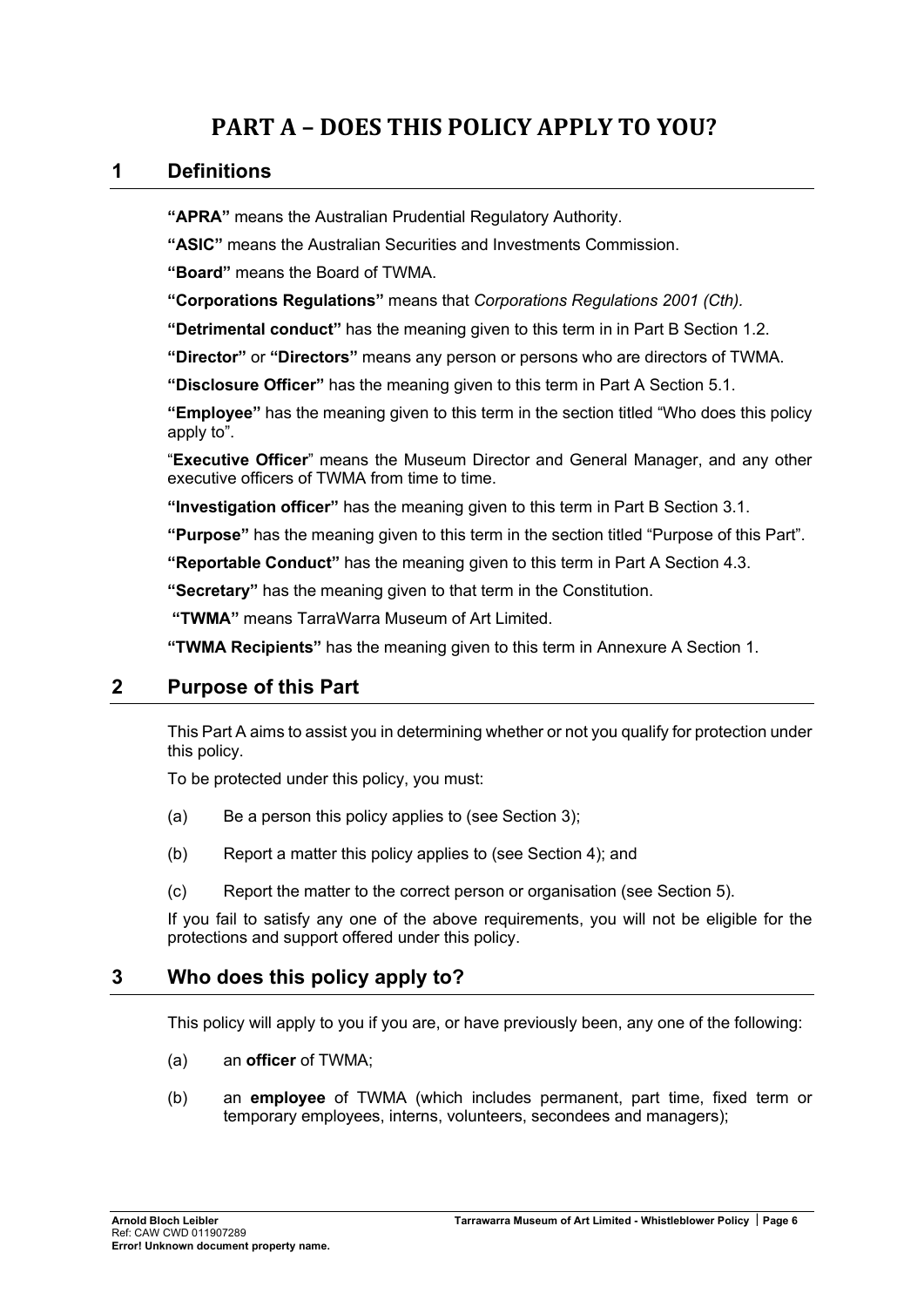- (c) an individual who **supplies** services or goods to TWMA, or is an **employee** of a person that suppliers services or goods to TWMA (which includes paid or unpaid suppliers, contractors, consultants and service providers);
- <span id="page-7-2"></span>(d) an individual who is an **associate** of TWMA (which includes business partners); or
- (e) a **relative, spouse** or **dependent** of any individual referred to in [\(a\)](#page-6-2) to [\(d\)](#page-7-2) above (and includes a dependent of an individual's spouse).

<span id="page-7-0"></span>

In addition to the above, the *Corporations Regulations 2001 (Cth)* (**Corporations Regulations**) may from time to time prescribe other individuals who fall within the above list. This policy will be updated periodically to include such individuals.

You should obtain legal advice to determine whether you fall within the whistleblower regime if you are considering making a disclosure under this policy.

# <span id="page-7-1"></span>**4 What matters does this policy apply to?**

## <span id="page-7-3"></span>**4.1 Disclosures that can be made under this policy**

If you are a person that this policy applies to (see Section [3\)](#page-6-1), you can make a disclosure under this policy about certain information relating to TWMA.

To be disclosable under this policy, you must have "reasonable grounds" to believe that the information concerns **Reportable Conduct** (as defined in Section [4.3](#page-8-1) below). If you do not have reasonable grounds, or the information does not relate to Reportable Conduct, your disclosure will not qualify for protection under this policy.

## **4.2 What constitutes "reasonable grounds"?**

Any disclosure of Reportable Conduct must be based on objective reasonable grounds. Your motive for making a disclosure, or your personal opinion of the person(s) involved, does not prevent you from qualifying for protection.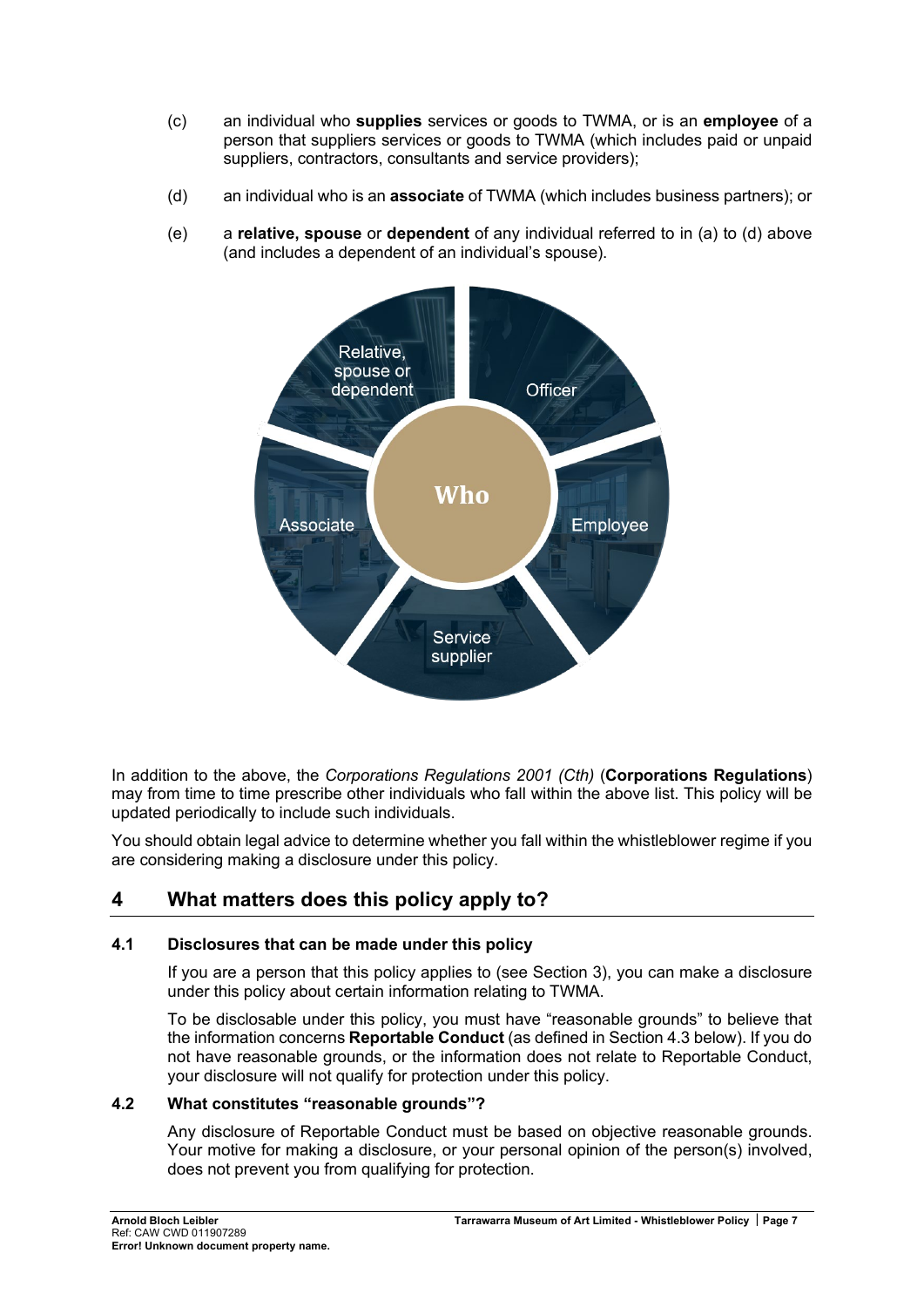<span id="page-8-0"></span>While you do not have to prove the allegations raised in your disclosure, you should have some form of supporting information underlying your belief in order to qualify for protection - you cannot make a completely baseless allegation.

## <span id="page-8-1"></span>**4.3 What is Reportable Conduct?**

Reportable Conduct involves information that falls into one of the following categories:

## (a) **Information concerning misconduct**

The information concerns misconduct in relation to TWMA including information indicating fraud, negligence, default or a breach of trust or duty.

## (b) **Information concerning an improper state of affairs**

The information concerns an improper state of affairs or circumstances in relation to TWMA including information:

- (i) indicating a systemic issue that the relevant regulator should know about to properly perform its functions;
- (ii) relating to conduct that may cause harm;
- (iii) relating to dishonest or unethical behaviour or practices; or
- (iv) relating to conduct that is prohibited by TWMA's standards or code(s) of conduct.

## (c) **Information indicating a legal offence or contravention**

The information indicates that TWMA, or one of its officers or employees, has engaged in conduct that constitutes:

- (i) an offence against any other law of the Commonwealth that is punishable by imprisonment for a period of 12 months or more; or
- (ii) an offence against, or a contravention of, a provision of the Corporations Act or one of the prescribed list of other legislative instruments (including the *Australian Securities and Investments Commission Act 2001* (Cth), *Banking Act 1959* (Cth)*, Financial Sector (Collection of Data) Act 2001*  (Cth)*, Insurance Act 1973* (Cth)*, Life Insurance Act 1995* (Cth)*, National Consumer Credit Protection Act 2009* (Cth)*, Superannuation Industry (Supervision) Act 1993* (Cth) and *Superannuation Industry (Supervision) Act 1993* (Cth)), or an instrument made under any of those Acts.

## (d) **Information indicating conduct representing a danger or significant risk to the public**

The information indicates that TWMA, or one of its officers or employees, has engaged in conduct that represents a danger or significant risk to the public or public safety.

### (e) **Information indicating conduct representing a danger or significant risk to the financial system**

The information indicates that TWMA, or one of its officers or employees, has engaged in conduct that represents a danger or significant risk to the establishment of, or confidence in, the financial system.

In addition to the above, the Corporations Regulations may from time to time prescribe other matters that constitute Reportable Conduct. This policy will be updated periodically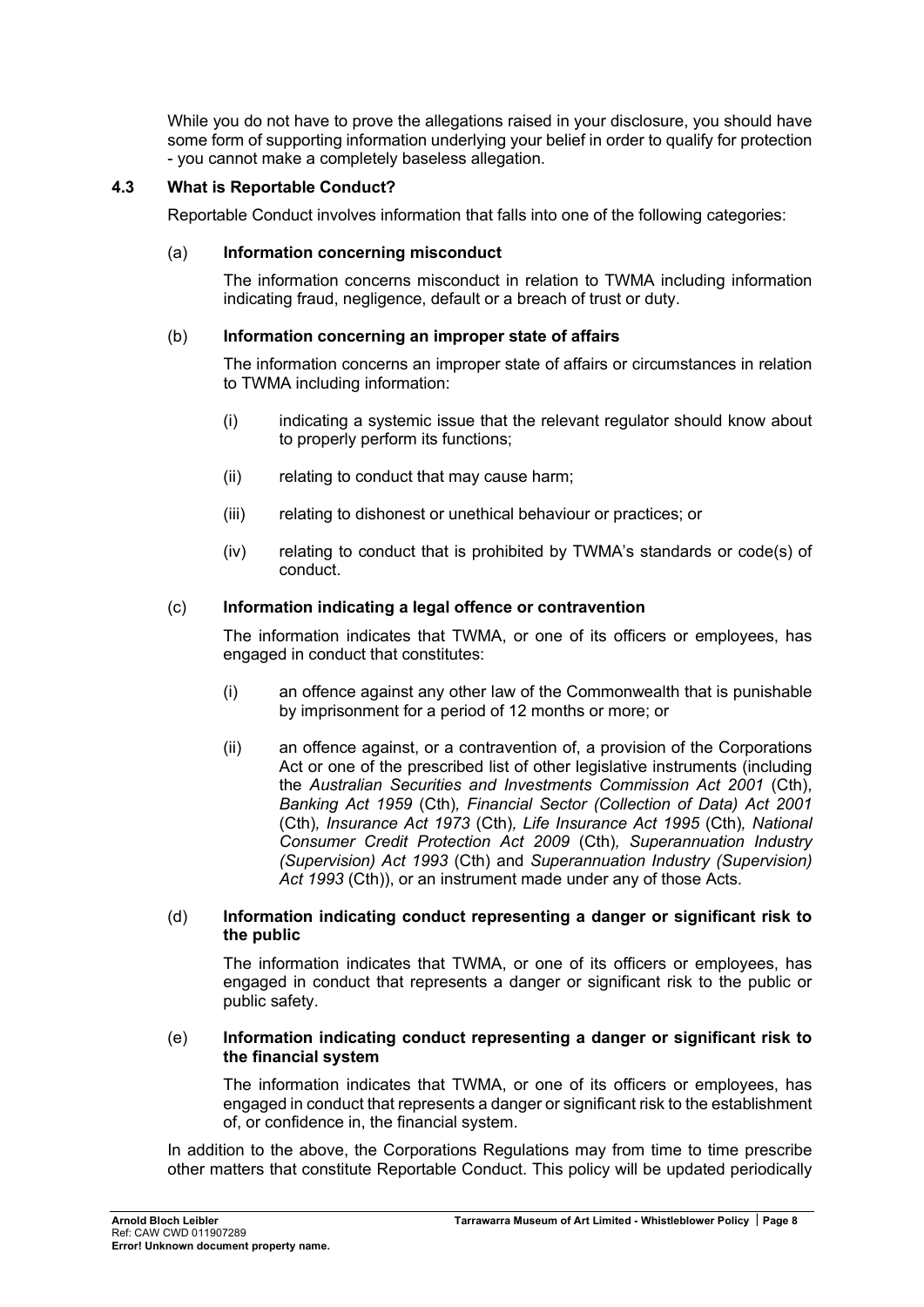to include such matters, however TWMA cannot guarantee it is up to date. You should obtain legal advice to determine whether the information you hold constitutes Reportable Conduct if you are considering making a disclosure under this policy.

### **Examples of Reportable Conduct include:**

- illegal conduct, such as theft, dealing in, or use of illicit drugs, violence or threatened violence, and criminal damage against property
- insider trading, fraud, money laundering, misappropriation of funds or offering or accepting a bribe
- insolvent trading
- breach of the continuous disclosure rules
- failure to keep accurate financial records
- falsification of accounts or financial irregularities
- failure to comply with, or breach of, legal or regulatory requirements
- failure of a director or other officer of TWMA to act in accordance with TWMA's charitable purpose
- failure of a director or other officer of TWMA to act with the care and diligence that a reasonable person would exercise, or to act in good faith in the best interests of the corporation
- failure of a director to give notice of any material personal interest in a matter relating to the affairs of TWMA
- engaging in or threatening to engage in detrimental conduct against a person who has made a disclosure or is believed or suspected to have made or be planning to make a disclosure
- engaging in cartel conduct or other forms of anti-competitive conduct prohibited under competition laws

## **4.4 Disclosures that cannot be made under this policy**

Even if you are a person that this policy applies to (see Section [3\)](#page-6-1), this policy will not apply to any disclosure you make that concerns a personal work-related grievance you have.

A personal work-related grievance is one that relates to your current or former employment and has, or tends to have, implications for you personally but does not relate to Reportable Conduct (see Section [4.1\)](#page-7-3) or have any other significant implications for TWMA.

**Examples of conduct which may constitute personal work-related grievance include:**

- an interpersonal conflict between you and another employee
- a decision relating to your engagement*,* transfer or promotion
- a decision relating to the terms and conditions of your engagement
- a decision to suspend or terminate your engagement, or to otherwise discipline you

However, a disclosure about, or including, a personal work-related grievance may in some instances still qualify for protection where there is sufficient overlap with the whistleblower regime.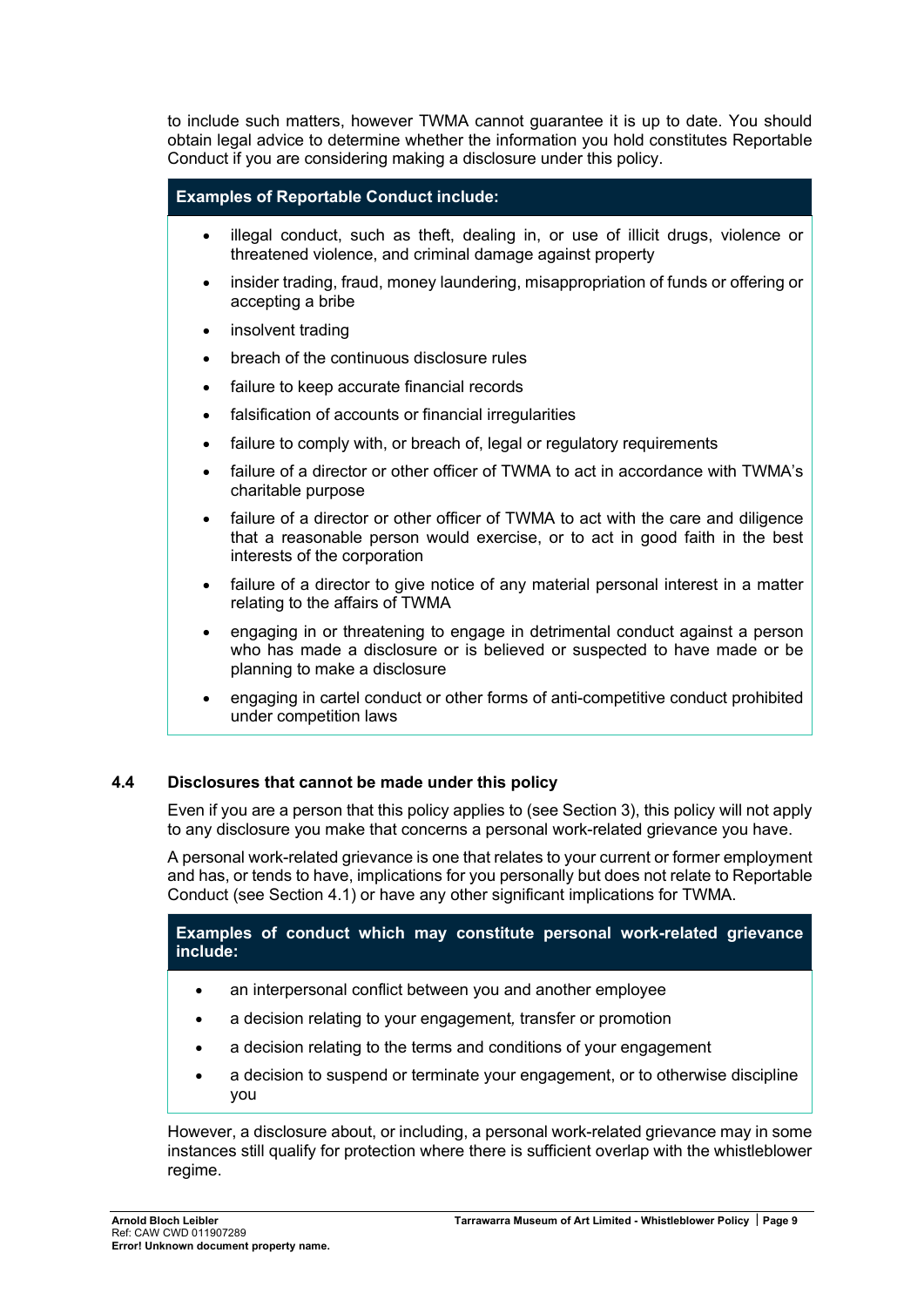**Examples of personal work-related grievances that may still constitute disclosable matters include:**

- includes information about misconduct, or information about misconduct includes or is accompanied by a personal work-related grievance ("mixed reports")
- relates to conduct which intentionally causes, or threatens to cause, detriment to another person who has made a disclosure under this policy that qualifies for protection
- involves a breach by TWMA of employment or other laws punishable by imprisonment for a period of 12 months or more, or which represents a danger to the public
- <span id="page-10-0"></span>• involves you seeking legal advice or legal representation about the operation of the whistleblower protections under the Corporations Act

If this policy does not apply to your personal work-related grievance, or any other issues or concerns you have that are not matters constituting Reportable Conduct, you are encouraged to raise these issues with Museum Director, Victoria Lynn or General Manager, Tony Dutton. In these instances, you should seek legal advice both about your rights and protections under employment or contract law and how to best resolve your personal grievance.

### **4.5 No protection for deliberate false reporting**

If you deliberately make a malicious, false or vexatious allegation under this policy, you will not be able to access the whistleblower protections under the Corporations Act and may be subject to disciplinary proceedings.

However, if you reasonably suspect misconduct or have some information leading to a suspicion (but lack all the details) you can nonetheless come forward. Provided you make your disclosure in good faith, you may still be protected even if your allegation is then found to be incorrect, unfounded or unable to be substantiated in a subsequent investigation.

## <span id="page-10-1"></span>**5 How can you report an issue?**

#### **5.1 Contact points for making a disclosure**

If you are a person that this policy applies to (see Section [3\)](#page-6-1), and have reasonable grounds to believe you have information concerning Reportable Conduct (See Section [4\)](#page-7-1), you may make a disclosure to any of the persons or organisations referred to in this section.

If you do, you will qualify for protection from the time you make your disclosure, even if you or the recipient of your disclosure do not immediately recognise that your disclosure qualifies for protection.

#### How to report to a Disclosure Officer

In the first instance, you should make your disclosure to one of the following **Disclosure Officers** (in person or by phone during office hours, or by appointment, via letter or by email at all times) to allow TWMA to take the appropriate steps to investigate, rectify (if possible) or otherwise resolve the issue internally as soon as possible:

| <b>Disclosure Officer</b>                | Email                | <b>Phone</b>          | Address                                          |
|------------------------------------------|----------------------|-----------------------|--------------------------------------------------|
| Victoria Lynn,<br><b>Museum Director</b> | Victoria@twma.com.au | +61 (03) 5957<br>3100 | PO Box 310,<br>Healesville VIC<br>3777 Australia |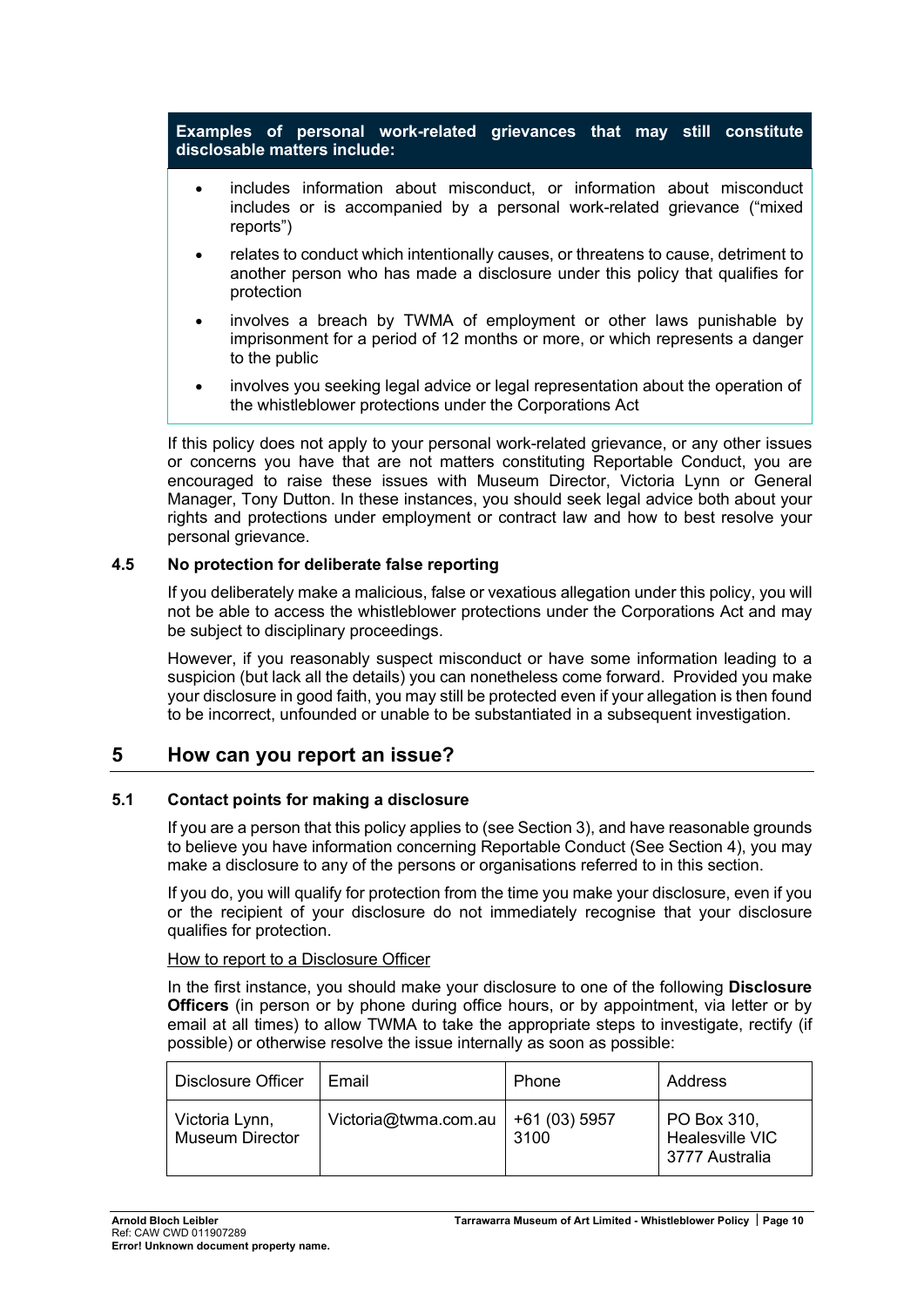| l Tonv Dutton.<br><b>General Manager</b> | Tdutton@twma.com.au   +61 (03) 5957<br>3100 | PO Box 310.<br>Healesville VIC<br>  3777 Australia |
|------------------------------------------|---------------------------------------------|----------------------------------------------------|
|------------------------------------------|---------------------------------------------|----------------------------------------------------|

#### How to make anonymous or external disclosures

Should you wish to make an anonymous or confidential disclosure, or a disclosure outside of office hours, you can send your concern in writing to PO Box 310 Healesville VIC 3777 Australia.

TWMA has provided this option to ensure that you are not discouraged from providing your disclosure to TWMA.

You can choose to remain anonymous even after making the disclosure, both over the course of the investigation of your disclosure (see Part B, Section [3\)](#page-18-1), when receiving updates on the status of your disclosure (see Part B, Section [3.2\)](#page-18-2) and after the investigation is finalised. You can additionally refuse to answer questions during the investigation that you feel could reveal your identity.

Alternatively, you can choose to use a pseudonym to make your disclosure if you are not comfortable making one in your own name.

If you make your disclosure anonymously and in accordance with this Section [3](#page-18-1) of this policy, you will still be entitled to protection under the Corporations Act. However, if you wish to remain anonymous, you should still maintain ongoing two-way communication with TWMA, so TWMA can ask follow-up questions of you and provide feedback to you during the course of the investigation.

#### Additional contacts

Alternatively, at law you will still qualify for protection if you make your disclosure to any of the following:

(a) an **officer** of TWMA;

*This includes a director or company secretary* 

- (b) TWMA's external **auditor**, ShineWing Australia Pty Ltd, or a member of the audit team;
- (c) a **legal practitioner** for the purpose of obtaining legal advice or representation in relation to the operation of the Corporations Act;

*This applies even if the legal practitioner subsequently concludes that the information does not relate to Reportable Conduct.*

- (d) Australian Securities and Investments Commission (**ASIC**); or
- (e) Australian Prudential Regulatory Authority (**APRA**).

In addition to the above, the Corporations Regulations may from time to time prescribe other Commonwealth authorities that fall within the above list. TWMA will update this policy periodically to include such matters, however TWMA cannot guarantee it is up to date. You should obtain legal advice to determine whether the person or group you wish to disclose to falls within the whistleblower regime if you are considering making a disclosure under this policy.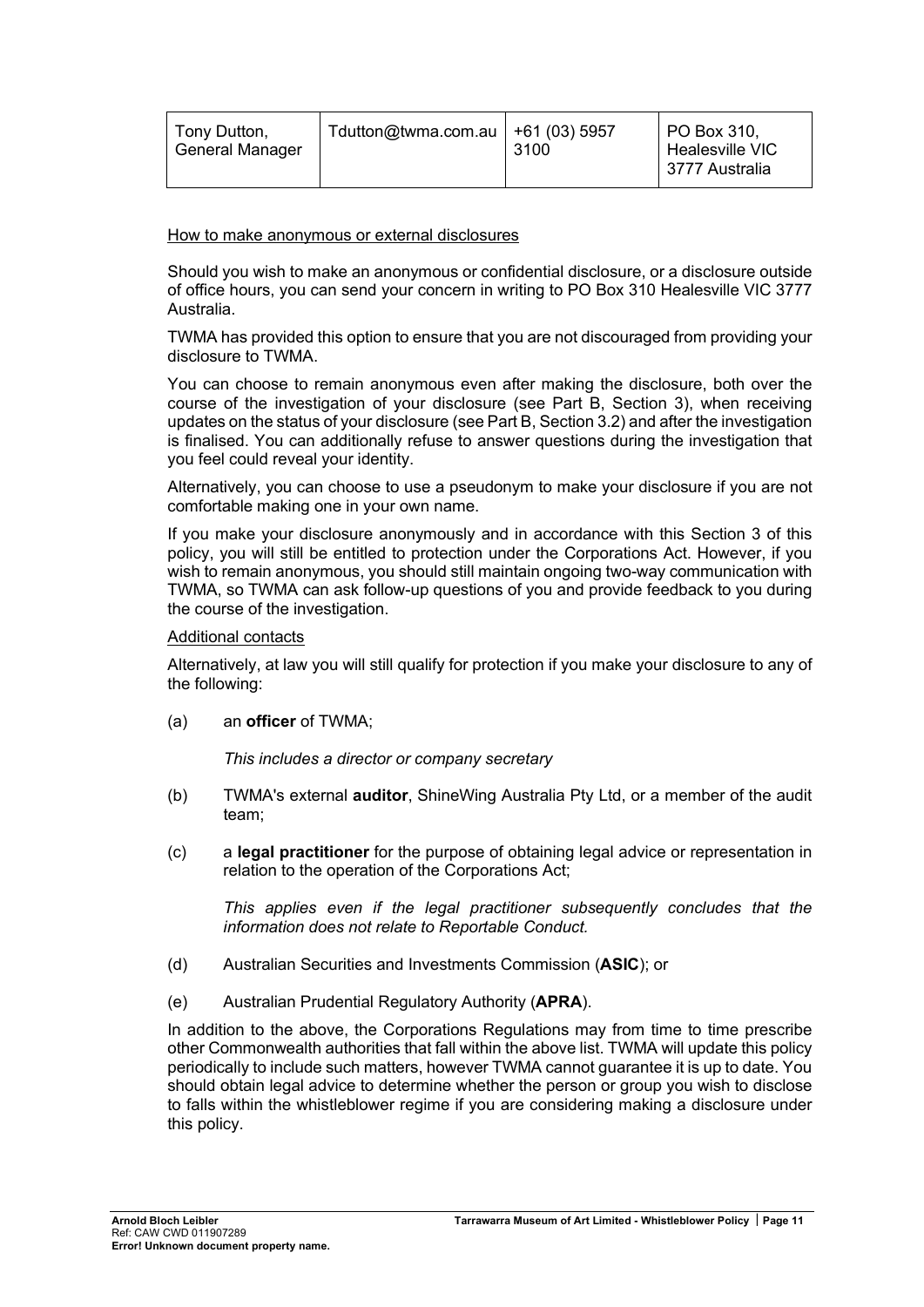#### **5.2 Ability to make disclosures to journalists or parliamentarians in certain circumstances**

Despite the above list, you may be able to make a disclosure to a journalist or parliamentarian that still qualifies for protection in certain discrete instances. Before making a public interest disclosure or emergency disclosure, TWMA suggests that you contact Victoria Lynn, Museum Director at Victoria@twma.com.au or an independent legal adviser to ensure you understand the criteria for making this disclosure in a way that qualifies for protection under the Corporations Act.

#### Public interest disclosures

To make a public interest disclosure you must meet all of the following criteria:

You must:

- (a) have previously made a disclosure to ASIC or APRA (or a prescribed Commonwealth authority), and at least 90 days have passed since that time;
- (b) not have reasonable grounds to believe that action is being, or has been, taken to address the matters to which the previous disclosure related;
- (c) have reasonable grounds to believe that making a further disclosure of the information would be in the public interest; and
- (d) before making your public interest disclosure, give a written notification to that same body containing sufficient information to identify the previous disclosure and stating that you intend to make a public interest disclosure.

You must subsequently make your disclosure either to:

- (a) a member of the Parliament of the Commonwealth, the Parliament of a State or the legislature of a Territory; or
- (b) a journalist (ie, a person working in a professional capacity as a journalist for a newspaper, magazine, radio or television broadcasting service or commercial electronic service of a similar nature),

and must only disclose information to the extent necessary to inform the recipient of the misconduct, the improper state of affairs or other circumstances the subject of the disclosure.

#### Emergency disclosures

To make an emergency disclosure you must meet all of the following criteria:

You must:

- (a) have previously made a disclosure to ASIC or APRA (or a prescribed Commonwealth authority);
- (b) have reasonable grounds to believe that the information concerns a substantial and imminent danger to the health or safety of one or more persons or to the natural environment; and
- (c) give a written notification to that same body containing sufficient information to identify the previous disclosure and stating that you intend to make an emergency disclosure.

You must subsequently make your disclosure either to: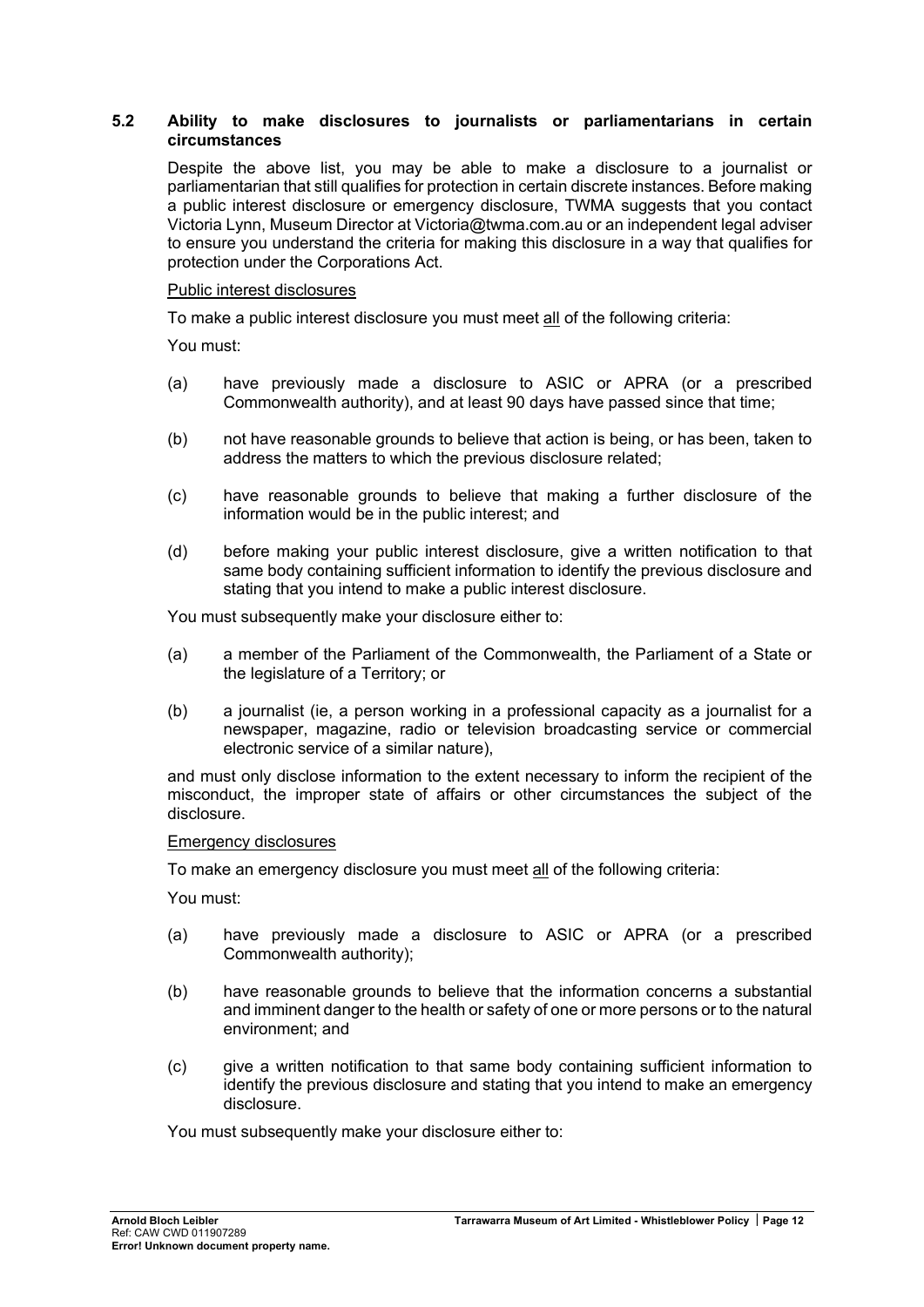- <span id="page-13-0"></span>(a) a member of the Parliament of the Commonwealth, the Parliament of a State or the legislature of a Territory; or
- (b) a journalist (ie, a person working in a professional capacity as a journalist for a newspaper, magazine, radio or television broadcasting service or commercial electronic service which is of a similar nature to the preceding),

and must only disclose information to the extent necessary to inform the recipient of the misconduct or the substantial and imminent danger.

## **6 How should you make a disclosure?**

You may contact any of the designated recipients (See Section [5\)](#page-10-1) to make a disclosure, using the contact details set out in that Section. If you make a disclosure to a Disclosure Officer, the recipient of the disclosure may ask you to place your concerns in writing so that they can fully understand and investigate your disclosure and allocate it to the right persons to progress the matter.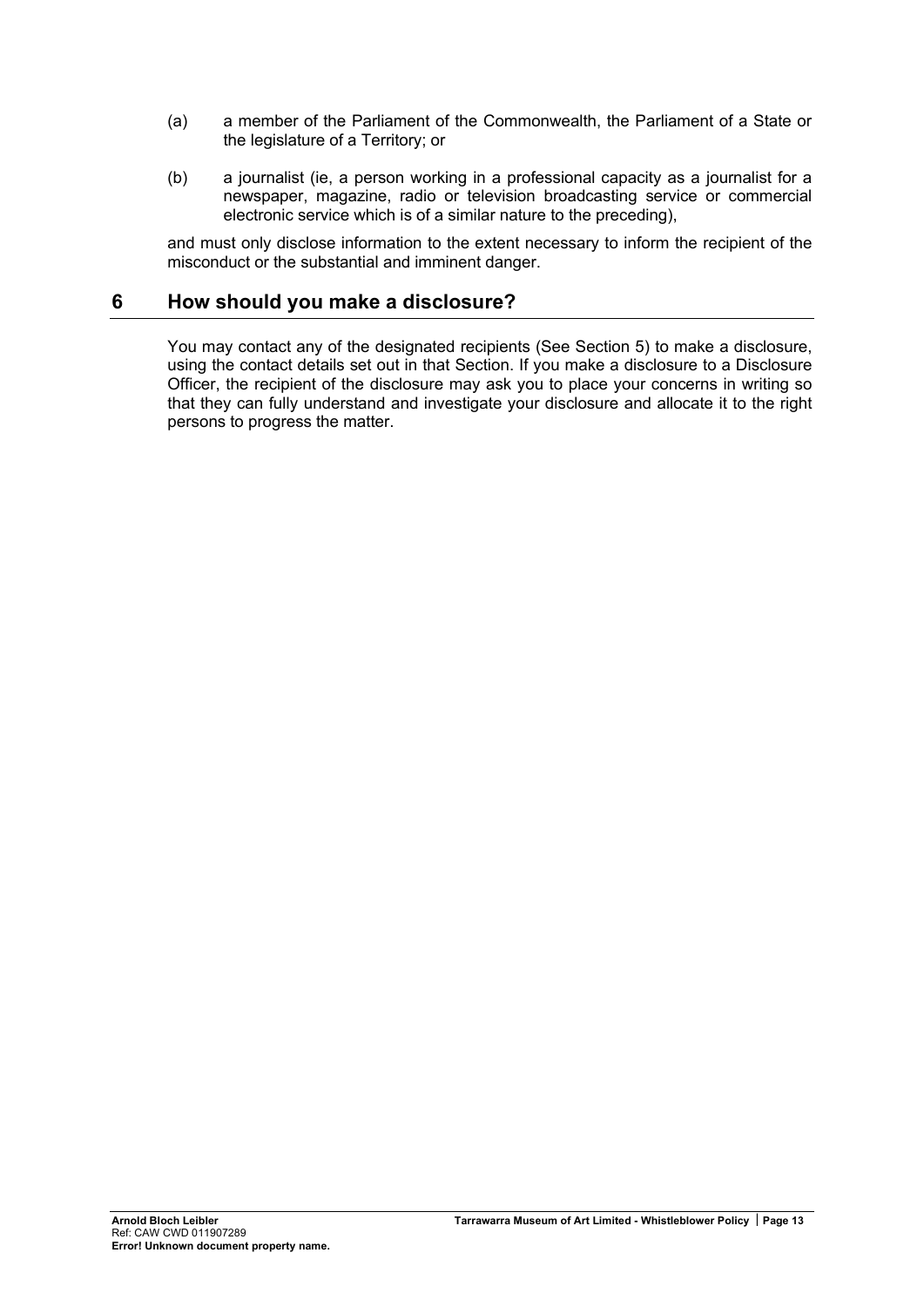# <span id="page-14-0"></span>**PART B – PROTECTION AND PROCESSES UNDER THE POLICY**

## **IMPORTANT NOTE: THIS PART B ONLY APPLIES TO THOSE WHO QUALIFY FOR PROTECTION UNDER PART A OF THIS POLICY**

### **Purpose of this Part**

This Part B sets out the legal protections for those who are protected under this policy, and the process via which their disclosure will be handled and investigated.

## <span id="page-14-1"></span>**1 How are you protected after making a disclosure?**

There are four main protections for those who qualify for protection under this policy regardless of whether the disclosure under Part A was made internally or externally in accordance with the Corporations Act.

#### **1.1 Protection of your identity (confidentiality)**

#### General rule

TWMA must protect the confidentiality of your identity and is committed to doing so.

No person can disclose the information contained in your disclosure, your identity, or any information likely to lead to your identification (where that information has been obtained directly or indirectly because of your disclosure). It is illegal to do so except in one of the following instances:

- (a) you consent to the disclosure;
- (b) the disclosure is made to certain recipients:
	- (i) Australian regulatory bodies (ASIC, APRA, a member of the Australian Federal Police), who may in turn pass the information on to a Commonwealth, state or territory authority to help that authority perform its functions or duties; or
	- (ii) a legal practitioner for the purpose of obtaining legal advice or representation in relation to the operation of the Corporations Act; or
- (c) if the information disclosed:
	- (i) is not your identity;
	- (ii) is reasonably necessary for the purposes of investigating a disclosable matter; and

and all reasonable steps are taken to reduce the risk that you will be identified as a result of the information disclosed.

You should obtain legal advice to determine how your information could be used if you are considering making a disclosure under this policy.

To protect your confidentiality from the time of initial receipt of your disclosure onwards, TWMA has secure filing systems in place for all paper, electronic documents and other materials relating to disclosures and will ensure only those directly involved in managing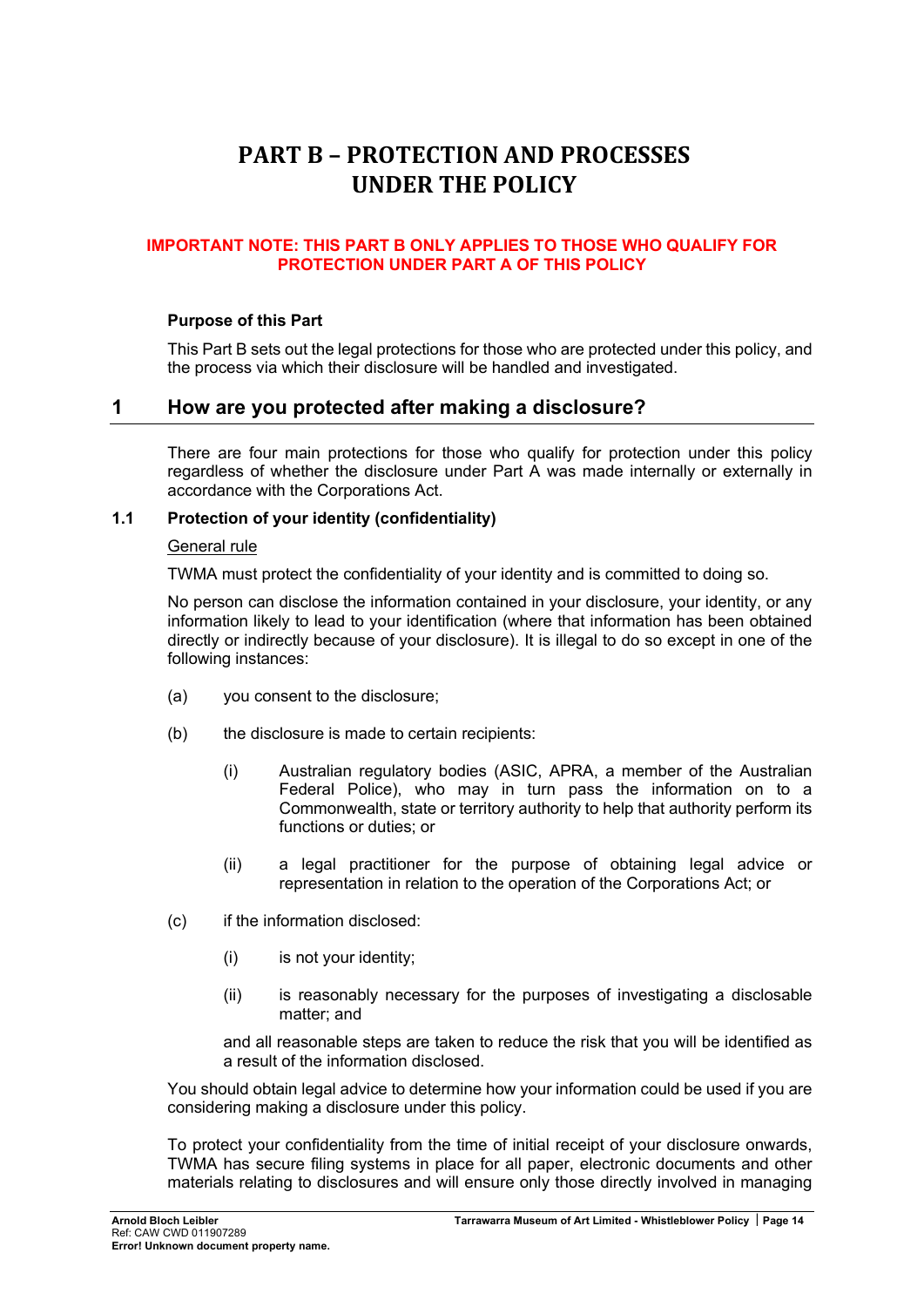and investigating your disclosure have access to information relating to the disclosure. However, people may still be able to guess your identity if, for example, you told people you were considering making a disclosure, are one of few people who had access to the disclosed information or were previously told the disclosed information privately or in confidence.

## **1.2 Protection from detriment**

No person can engage in or threaten to engage in conduct that causes you (or anyone else) detriment because (or partly because) they believe or suspect that you (or anyone else) made, may have made, propose to make or could make a disclosure under this policy.

Where a person engages in conduct causing detriment, the person must have intended to cause detriment. However, where a person threatens detriment, it is irrelevant whether they intended to cause you (or anyone else) to actually fear the threat would be carried out, or were simply reckless as to this effect.

A threat to cause detriment may be express, implied, conditional or unconditional, and it is irrelevant whether you (or the other person) actually fear the threat will be carried out.

## **Examples of detrimental conduct:**

For the purposes of this policy, detriment includes any of the following:

- an interpersonal conflict between you and another employee
- dismissal of an employee
- injury of an employee in his or her employment
- alteration of an employee's position or duties to his or her disadvantage
- discrimination between an employee and other employees of the same employer
- harassment, bullying or intimidation of a person
- harm or injury to a person, including psychological harm
- damage to a person's property
- damage to a person's reputation
- damage to a person's business or financial position
- any other damage to a person
- any other conduct that constitutes retaliation

However, this does not prevent you from all forms of differential treatment, where there are alternative reasons behind that treatment. TWMA will seek to explain any reason for administrative or management actions that it considers to be non-detrimental conduct.

## **Examples of non-detrimental conduct:**

For the purposes of this policy, detriment includes any of the following:

- administrative action that is reasonable to protect you from detriment (eg, when the disclosure relates to wrongdoing in your immediate work area)
- managing your unsatisfactory work performance, if the action is in line with TWMA's performance management framework

If you have suffered detriment, TWMA will take such steps as are reasonable in the circumstances (depending on factors such as the nature of the Reportable Conduct and the circumstances of the detriment) to protect your welfare. Such steps may include, for example, providing access to support services and modifying your working arrangements (subject to work needs and availabilities, and the practicality of such measures being put in place).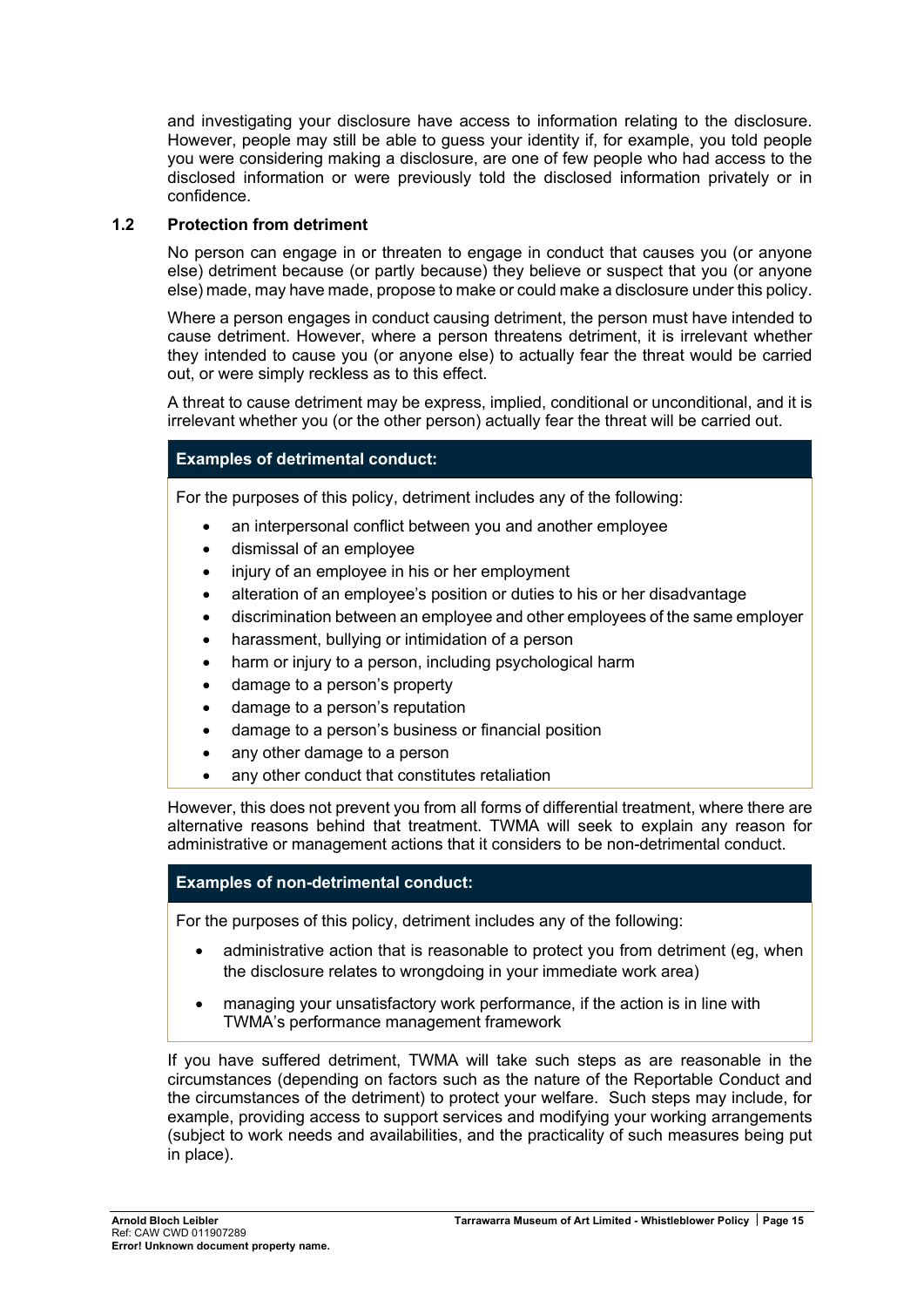## **1.3 Compensation**

If you suffer loss, damage or injury because of a disclosure where TWMA failed to prevent a person from causing you detriment (considering factors such as whether TWMA took reasonable precautions to avoid the detrimental conduct and had a policy in place to deal with such matters etc), you can go to court to seek compensation or other remedies (eg, injunctions, apologies). You should seek independent legal advice before doing so.

#### <span id="page-16-0"></span>**1.4 Protection from liability**

You will be protected from civil, criminal and administrative liability relating to your disclosure. However, this protection will not grant you immunity for any misconduct you have engaged in that is revealed in your disclosure or for any action brought in relation to any false disclosure you make.

#### **Examples:**

For the purposes of this policy, detriment includes any of the following:

- Civil liability may include, for example, legal actions to enforce a contract, or for breach of contract or confidentiality
- Criminal liability may include, for example, attempted prosecution for unlawful release of information
- Administrative liability may include, for example, disciplinary action for making a disclosure

### **1.5 Separate protection in relation to tax matters**

In addition to the protections available under the Corporations Act, disclosure of information by you may also qualify for protection under the Tax Act – see **Annexure A** for further information.

# **2 What support and practical protection are you provided with after making a disclosure?**

#### <span id="page-16-1"></span>**2.1 How does TWMA protect your confidentiality?**

This policy should be read in conjunction with the Company's Privacy Policy, which can be found on the Company's website at https://www.twma.com.au.

To ensure it protects your confidentiality, TWMA:

- (a) has secure storage systems in place for all paper, electronic documents and other materials relating to disclosures;
- (b) ensures only those directly involved in managing and investigating the disclosure have access to information relating to that disclosure;
- (c) restricts access to your identity or information likely to lead to your identification to only those directly involved in handling and investigating that disclosure;
- (d) has secure printing and email systems in place so that communications and documents relating to the investigation of the disclosure are not sent to an email address or to a printer that can be accessed by other staff; and
- (e) reminds all those involved in handling and investigating a disclosure to keep the identity of the discloser and the disclosure confidential, and that any unauthorised disclosure of a discloser's identity may be a criminal offence.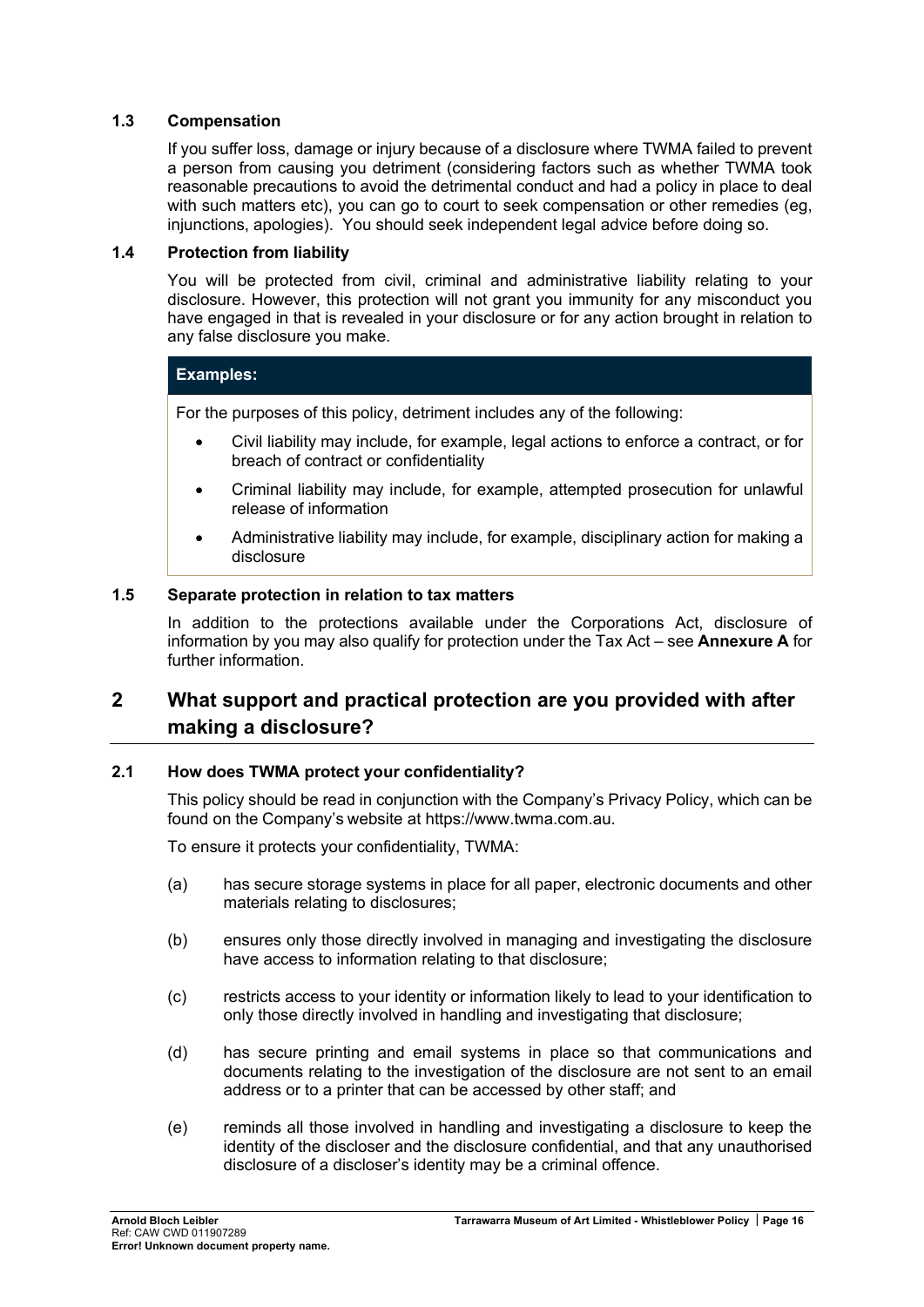Despite these measures, people may still be able to guess your identity if, for example, you told people you were considering making a disclosure, are one of few people who had access to the disclosed information or were previously told the disclosed information privately or in confidence.

## **2.2 How does TWMA protect you from detriment?**

To protect you from detriment, TWMA will:

- (a) ensure Disclosure Officers protect your welfare by:
	- (i) advising you as to your rights under this policy, and guide you in handling issues you face as a result of your disclosure whether from colleagues, your superiors or third parties external to the organisation;
	- (ii) promptly upon receiving your disclosure, assessing the risk of detriment both to you, those who may also be suspected of having disclosed and those implicated by your disclosure (with the assistance of independent advisers as and when necessary); and
	- (iii) providing you with support and coping techniques (or procure that you are provided with these) if you are facing stress, time or performance impacts or other challenge resulting from your disclosure or its investigation;
- (b) consider modifications to your working arrangements to protect you from risk of detriment, for example, TWMA may entertain discussions about allowing you to perform your duties from another location, reassign you to another role at your existing level, modify your workplace or performance of duties, or reassign or relocate other staff also involved in the disclosure), noting that such discussions and decisions will be subject to work needs and availabilities, and the practicality of such measures being put in place;
- (c) undertake ongoing training to ensure that members of management are aware of their responsibilities to maintain confidentiality of a disclosure, address the risks of isolation or harassment, manage conflicts and ensure fairness when managing your performance or taking other management action regarding you;
- (d) designate Victoria Lynn, Museum Director and Tony Dutton, General Manager as the persons to whom you should lodge a complaint if you believe you have suffered detriment, who will then consider your complaint and, if satisfied it is of sufficient gravity, direct the matter to be investigated by an officer of TWMA who is not involved in investigating disclosures. That officer will in turn report their findings to the Board; and
- (e) put in place processes to allow specific intervention in cases where a detriment has occurred either by imposing disciplinary action on the wrongdoer, or allowing you to take extended leave, develop an alternative career development plan (including by providing you with assistance in undertaking new training and career opportunities) or providing you with compensation or other remedies, noting that such discussions and decisions will be dependent on the gravity of the situation, work needs and availabilities, and the practicality of such measures being put in place.

## **2.3 Complaints**

If you feel that TWMA has breached your rights, or that your protection has not adequately handled your issue, you can contact Victoria Lynn, Museum Director at Victoria@twma.com.au, a member of the Board or alternatively lodge a complaint with a regulator (eg, ASIC or APRA) for investigation.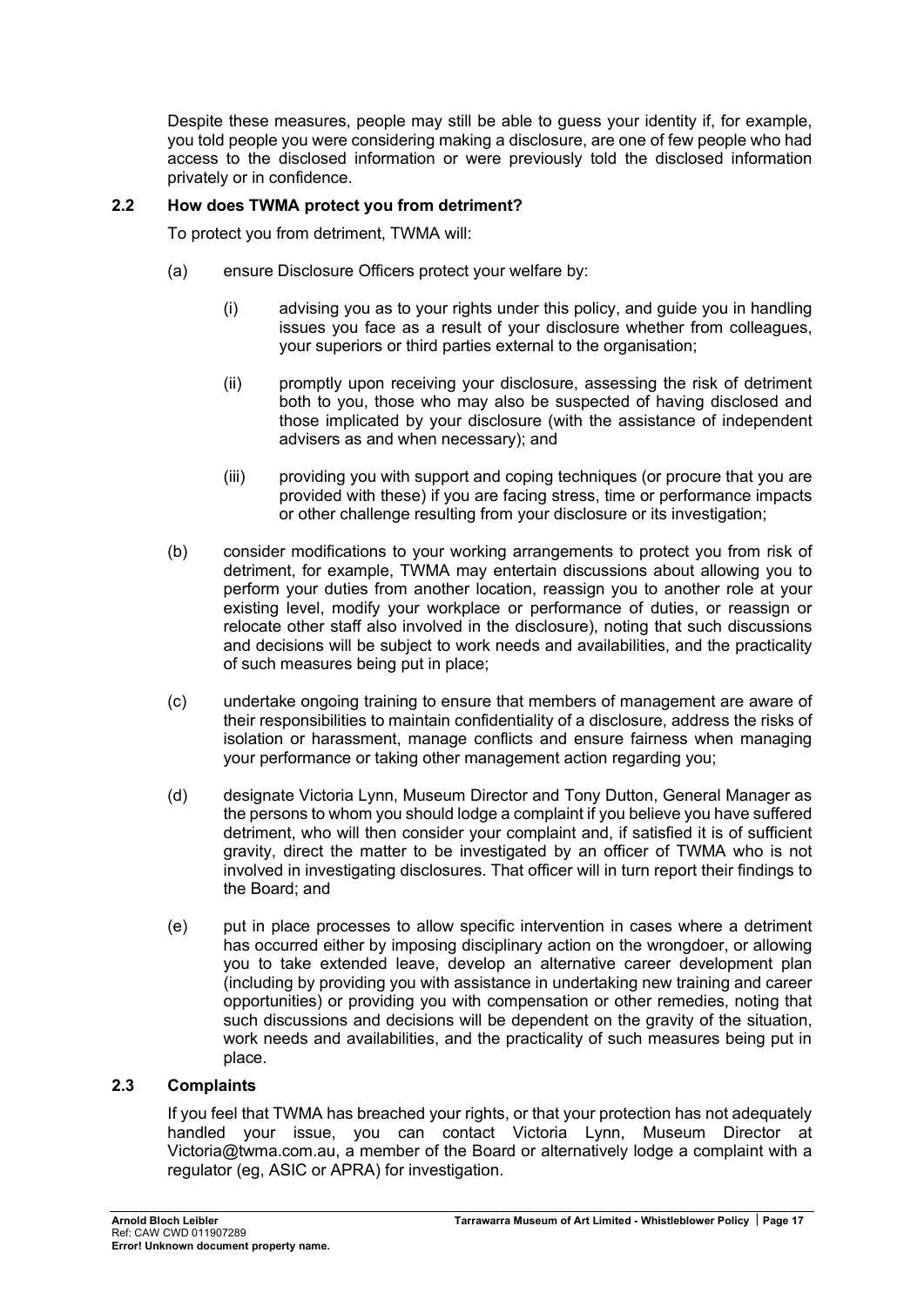# <span id="page-18-1"></span><span id="page-18-0"></span>**3 How will TWMA handle and investigate disclosures?**

## **3.1 How will your disclosure be handled initially?**

Where you have made a disclosure internally, the person to whom the disclosure is made will be responsible for:

- (a) promptly assessing the risk of detriment to you, those who may also be suspected of having disclosed and those implicated by your disclosure (with the assistance of independent advisers as and when necessary);
- (b) ensuring that TWMA's mechanisms for protecting and safeguarding you (as outlined in this policy) and ensuring the integrity of the reporting system can commence as soon as possible following disclosure;
- (c) Reporting your disclosure to the Board; and
- (d) promptly conducting a preliminary review of your complaint to determine whether it is a disclosure that is protected by this policy (see Part A) and, if so, whether a formal, in-depth investigation will be required.

TWMA is committed to ensuring that confidentiality is maintained during the handling and investigation process, and will only communicate information relating to your disclosure with your consent or otherwise in accordance with the TWMA's obligations of confidentiality (see Section [2.1\)](#page-16-1).

## <span id="page-18-2"></span>**3.2 How will your disclosure be investigated?**

The process and timeframe involved in investigating your disclosure will vary depending upon the nature of the disclosure, however, generally the steps taken in investigating a disclosure will be as follows (in order):

## (a) Scoping

If an investigation is required, the nature and scope of the investigation will be determined (ie who will lead the investigation, what third party advice may be required, what is the likely timeframe).

## (b) Engagement

If the investigation requires internal assistance or specialist technical, financial or legal advice this will be obtained. The time period for completion of this process will depend on the availability of suitable advisers.

## (c) Investigation

The disclosure will then be investigated to determine whether it reveals any misconduct, improper conduct, legal contravention, danger or risk.

Depending on the nature of the apparent wrongdoing, this may involve conducting interviews, undertaking research, collection and analysis of documentation and observation in order to determine this. In more severe cases it may even require involvement of external investigators to conduct a more thorough assessment of the situation.

The timeframe for this process will depend upon a number of factors, particularly where the investigation relies on the availability, timeliness or cooperation of third parties.

(d) Recording, reporting and review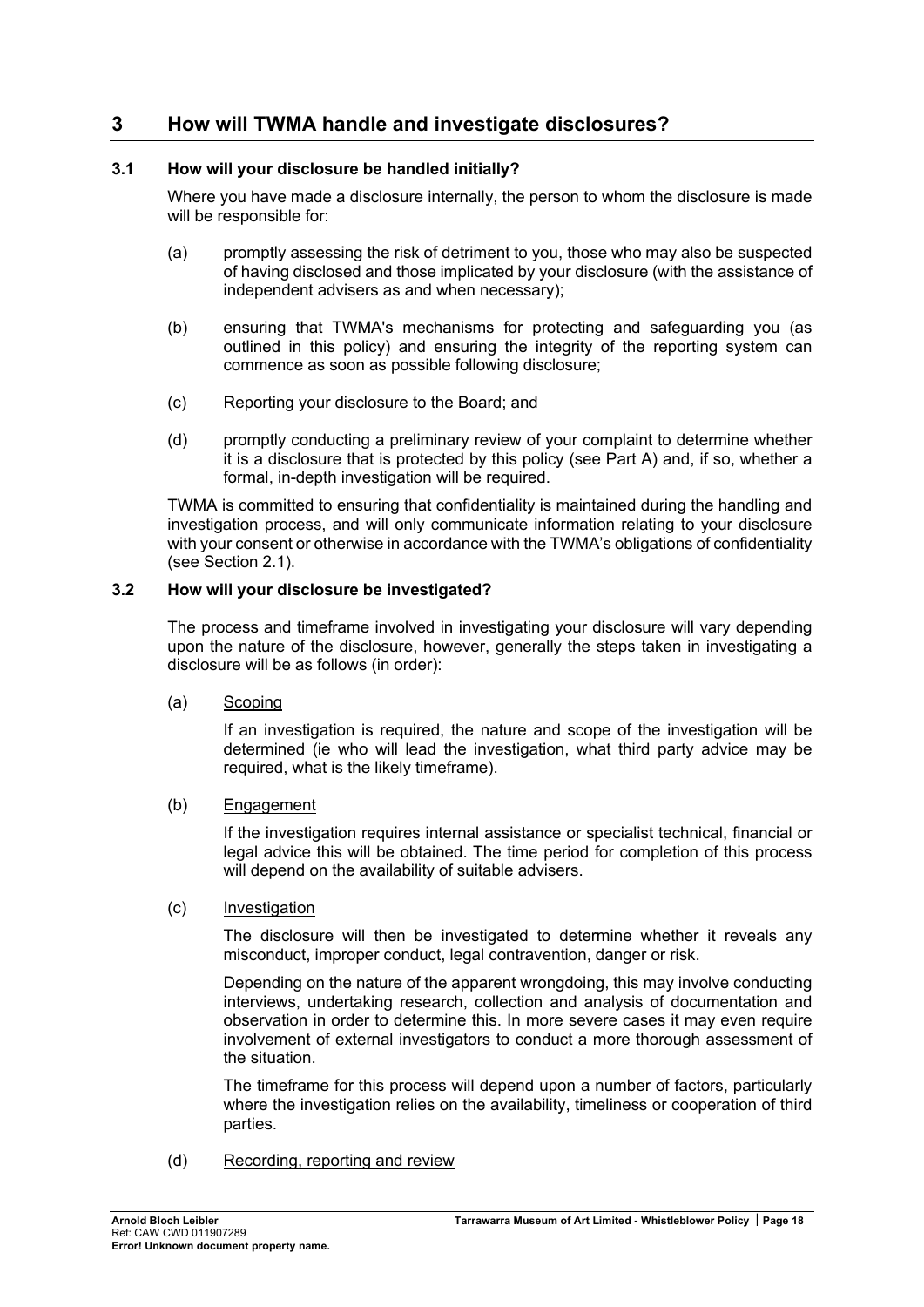TWMA will keep appropriate records and documentation for each step throughout the disclosure handling and investigation process. Investigation findings, and suggestions for rectifying any identified issues, will be reported to Victoria Lynn, Museum Director who will, in turn, report periodically to the Board.

TWMA acknowledges that this process naturally contains some inherent limitations, including, but not limited to:

- (a) the natural risk of human error;
- (b) reliance on availability of resources and third parties over which TWMA does not have control;
- (c) TWMA may not be able to undertake an investigation if it is not able to contact you (eg, where you have made your disclosure anonymously and refused or omitted to provide a means by which you can be contacted); and
- (d) TWMA will be restrained in most instances from disclosing information contained in your disclosure as part of its investigation without your consent (see Section [1\)](#page-14-1);

TWMA will (provided you can be contacted, even via anonymous channels) provide you with regular progress updates and advise you of the outcome of the investigation to the extent reasonable and appropriate in the circumstances (noting there may be circumstances where it is not appropriate for TWMA to provide you with this information). TWMA may do so verbally or in writing, noting however that you will not be entitled to receive a copy of the investigation report. The frequency and nature of these updates will vary depending on the nature of the disclosure.

# **4 How will TWMA ensure the fair treatment of individuals mentioned in a disclosure?**

TWMA will ensure the fair treatment of employees mentioned or implicated in a disclosure by maintaining confidentiality, keeping them reasonably informed about the progress of the disclosure (where practical and appropriate) and, when investigating the disclosure, doing so in a thorough, objective, fair and independent manner.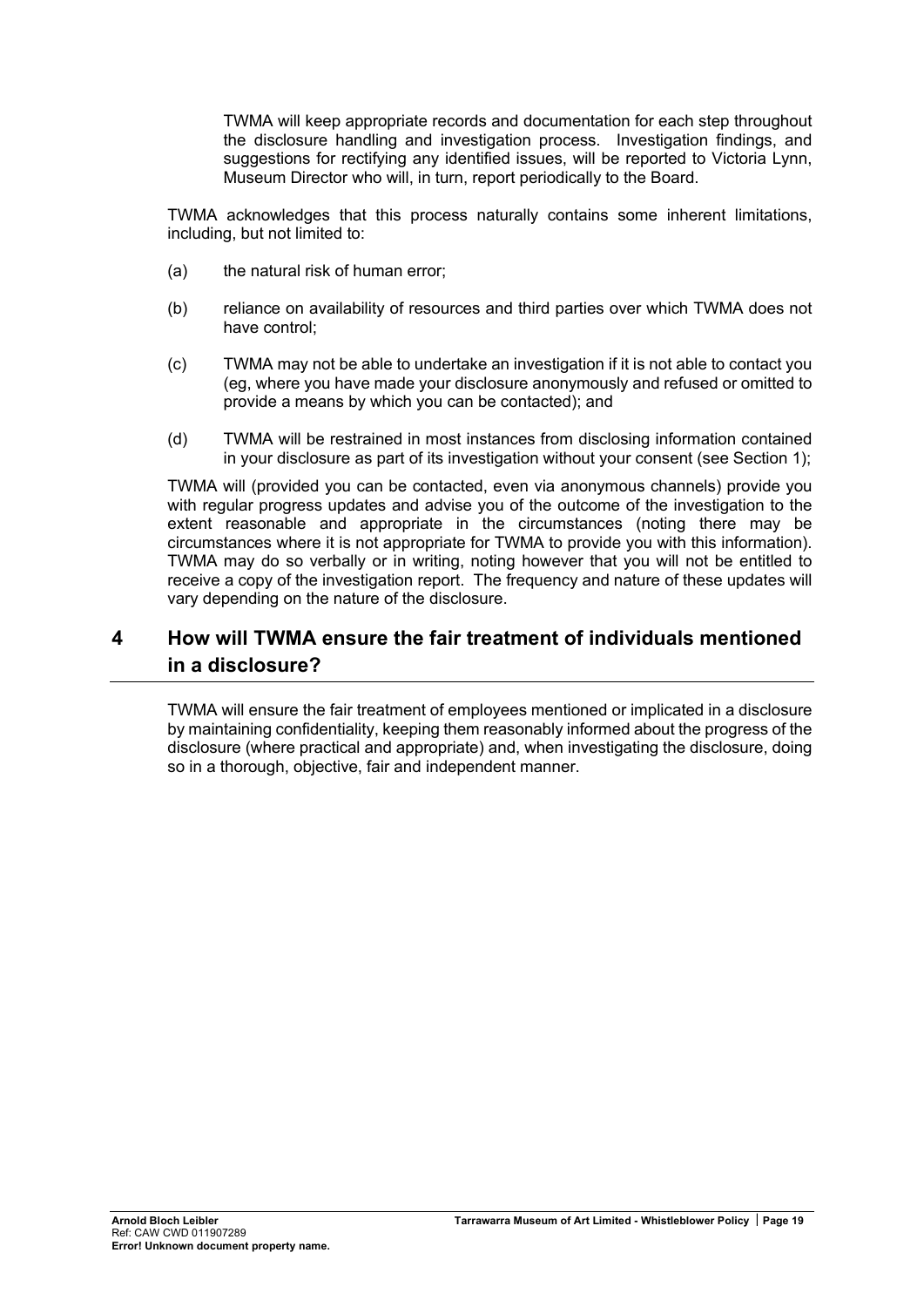# **Annexure A: addition protection in relation to tax matters**

## **1 Overview of eligibility**

The *Taxation Administration Act 1953* (Cth) gives you special protection for disclosures about a breach of any Australian tax law by TWMA or misconduct in relation to the Company's tax affairs where the following conditions are satisfied:

- (a) you are, or have previously been an officer or employee of the Company, an individual who supplies goods or services to TWMA (whether paid or unpaid) or an employee of a person who supplies goods or services to TWMA (whether paid or unpaid), an individual who is an associate of TWMA or a spouse, child, dependent or dependent of the spouse of any of these individuals;
- (b) you report the matter to a Disclosure Officer, a director or secretary of TWMA, any TWMA external auditor (or member of that audit team), a registered tax agent or BAS agent who provides tax or BAS services to TWMA, any other team member or officer of TWMA who has functions or duties relating to tax affairs of TWMA (e.g. an internal accountant) (**TWMA Recipients**), the Commissioner of Taxation; or a lawyer for the purpose of obtaining legal advice or representation in relation to a report; and
- (c) if the disclosure is made to:
	- (i) a TWMA Recipient, you:
		- (A) have reasonable grounds to suspect that the information indicates misconduct, or an improper state of affairs or circumstances, in relation to the tax affairs of TWMA or an associate of TWMA; and
		- (B) consider that the information may assist the TWMA Recipient to perform functions or duties in relation to the tax affairs of TWMA or an associate of TWMA,
	- (ii) the Commissioner of Taxation, you consider that the information may assist the TWMA Recipient to perform functions or duties in relation to the tax affairs of TWMA or an associate of the Company.

## **2 What protections are available?**

The protections given by the Tax Administration Act when these conditions are met are as follows:

- (a) you will be protected from civil, criminal and administrative legal action relating to your disclosure;
- (a) no contractual or other remedies may be enforced, and no contractual or other right may be exercised, against you for making the disclosure;
- (b) where the disclosure was made to the Commissioner of Taxation, the reported information is not admissible against you in criminal proceedings or in proceedings for the imposition of a penalty, except where the proceeding are concerned with whether the information is false;
- (c) unless you have acted unreasonably, you cannot be ordered to pay costs in any legal proceedings in relation to a disclosure;
- (d) anyone who causes or threatens to cause detriment to you or another person in the belief or suspicion that a disclosure has been made, or may have been made, proposes to or could be made, may be guilty of an offence and liable to pay you damages;